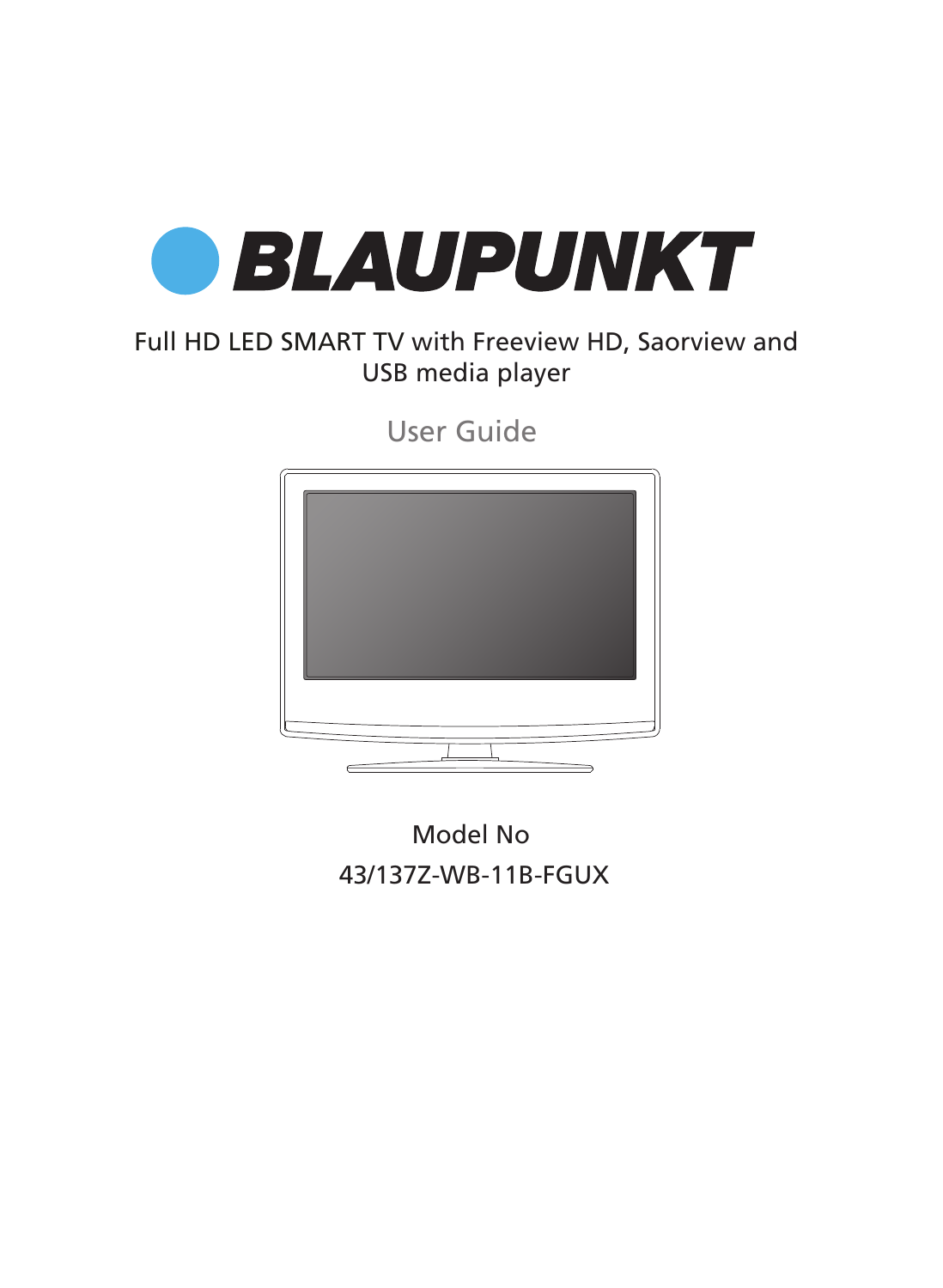## **Important safety instruction**



### **CAUTION RISK OF ELECTRIC SHOCK DO NOT OPEN**



### **Please read these instructions. All the safety and operating instructions should be read before the appliance is operated.**

### **Warnings**

• Television sets which weigh 20kg or more must be lifted and carried by at least 2 people.

• This television does not contain any parts that are serviceable by the user. In case of a fault, contact the manufacturer or authorised service department. Exposing the internal parts inside the TV may endanger your life. The manufacturers guarantee does not extend to faults caused by repairs carried out by unauthorised third parties.



To prevent spread of fire, keep candles or other open flames away from this product at all times

• To reduce the risk of fire, electric shock or damage to the TV, do not expose it to dust, rain or moisture. Never expose the TV to dripping or splashing and do not place objects filled with liquids on or near the TV.

• Do not connect any external devices (DVD player, games console etc) when the TV is switched on. Disconnect both the TV and device from the mains before connecting. Only switch appliances on when the connection process is complete.

• Do not place the television in a confined space and do not obstruct the ventilation openings at the rear of the television.

• When installing on a wall, ensure the TV is at least 5cm from the wall for ventilation.

• Always ensure that the TV's ventilation openings are not covered with items such as newspapers, tablecloths, curtains, etc.

• Dispose of this television and any components including batteries in an environmentally friendly manner. If in doubt, please contact your local authority for details of recycling.

• Ensure this TV is used in moderate climates only.

### **WARNING: Never place a television set on an unstable location. A television set may fall, causing serious personal injury or death. Many injuries, particularly to children, can be avoided by taking simple precautions such as:**

Use cabinets or stands recommended by the manufacturer of the television set.

• Only use furniture that can safely support the television set.

• Ensure the television set is not overhanging the edge of the supporting furniture.

• Do not place the television set on tall furniture (for example, cupboards or bookcases) without anchoring both the furniture and the television set to a suitable support.

Do not place the television set on cloth or other materials that may be located between the television set and supporting furniture.

Please educate children about the dangers of climbing on furniture to reach the television set or its controls.

If your existing television set is being retained and relocated, the same considerations as above should be applied.

## **Safety**

For your safety, this appliance is fitted with a fused 3 pin mains plug. Should the fuse need to be replaced, ensure that any replacement is of the same amperage and approved with the BSI mark.

• Never try and replace the mains plug unless you have adequate qualifications and are legally authorised to do so. In the event that a replacement mains cable is required, contact the manufacturer for a suitable replacement.

Never use the television if it is damaged in any way.

Always place the television on a flat level surface avoiding anywhere which may be subject to strong vibration.

The ideal distance to watch the television is approximately five times the length of the diagonal measurements of the TV screen.

• Ensure the television is not placed on top of the power cable as the weight of the television may damage the cable and cause a safety hazard.

• Never place mobile phones, speakers or any other device which may cause magnetic or radio interference, near the television. If interference is apparent, move the device causing the interference away from the television.

• To disconnect the apparatus from the mains, please use the mains plug located on the underside/rear of the TV.

• Ensure that the mains plug is always easily accessible.

### **WARNING: Excessive noise when using earphones and headphones can cause loss of hearing.**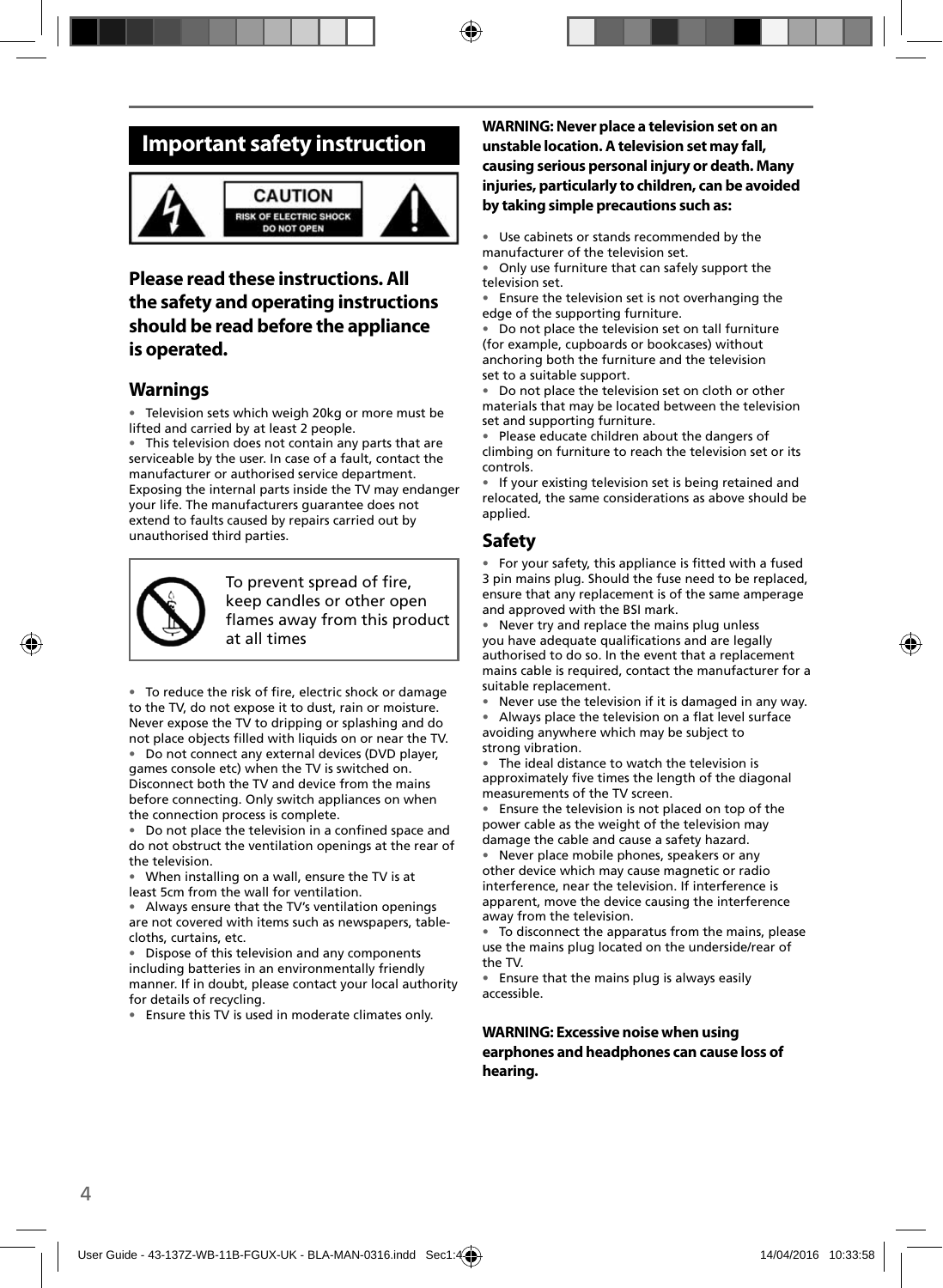## **Important safety instruction**



### **Maintenance**

• To clean your TV, wipe with a soft, dry cloth. If the surfaces are extremely dirty, use a soft cloth dipped in a soap and water solution or a weak detergent solution.

• Never use alcohol, paint thinner or benzene to clean this unit.

• Before using a chemically treated cloth, read the instructions that came with the cloth carefully.

### **CAUTION: If water or other liquid enters the television through the display panel surface, a malfunction may occur.**



## **Packaging**

The safest way to transport your item is in the original box/packaging - please save your packaging for this.

• You will need the original box/packaging in the event of warranty/service repair or support. We are unable to carry out warranty/service if you are unable to package the item correctly.

### **Important information regarding use of video**  games, computers, captions or other fixed image **displays**

The extended use of fixed image program material can cause a permanent "shadow image" on the LCD/LED panel, also known as "screen burn".

This "shadow image" can appear in the background during normal viewing. This type of irreversible LCD/ LED panel deterioration can be limited by observing the following steps:

1. Reduce the brightness/contrast setting to a minimum suitable viewing level.

2. Do not display the fixed image for extended periods of time.

3. Turn the power off when not in use.

Examples of images that are more likely to cause "screen burn" are as follows (this is not an exhaustive list):

• TV channel logos: e.g. shopping channel logos and pricing displays - especially if they are bright and stationary. Moving or low-contrast graphics are less likely to cause ageing of the screen.

- Time displays.
- Teletext: Do not view a stationary page for a long period of time
- TV/DVD menus: e.g. listings of DVD disc content.

• Pause mode: Do not leave the TV in pause mode for long periods of time, e.g. when watching DVDs or videos.

**Important: Once 'shadow image/screen burn' occurs, it will never disappear and is not repairable under warranty.**

### **How do I dispose of this product?**

**UK:** Waste electrical products should not be disposed of with household waste. Please dispose of the product at a designated collection point for recycling of WEEE. For your nearest facilities, please see www.recycle-more.co.uk or in store for details.



**ROI:** Waste electrical products should not be disposed of with household waste. Separate disposal facilities exist. Check with your local authority or retailer for recycling advice.



### **Batteries**

• Do not expose batteries to high temperatures, excessive heat, prolonged sunshine or fire as this may cause leakage, explosion or ignition.

Observe the correct polarity when inserting batteries.

• Do not use different types of batteries together or mix old and new batteries.

• Dispose of batteries in an environmentally friendly way.

• Certain regions may regulate the disposal of batteries. Please consult your local authority.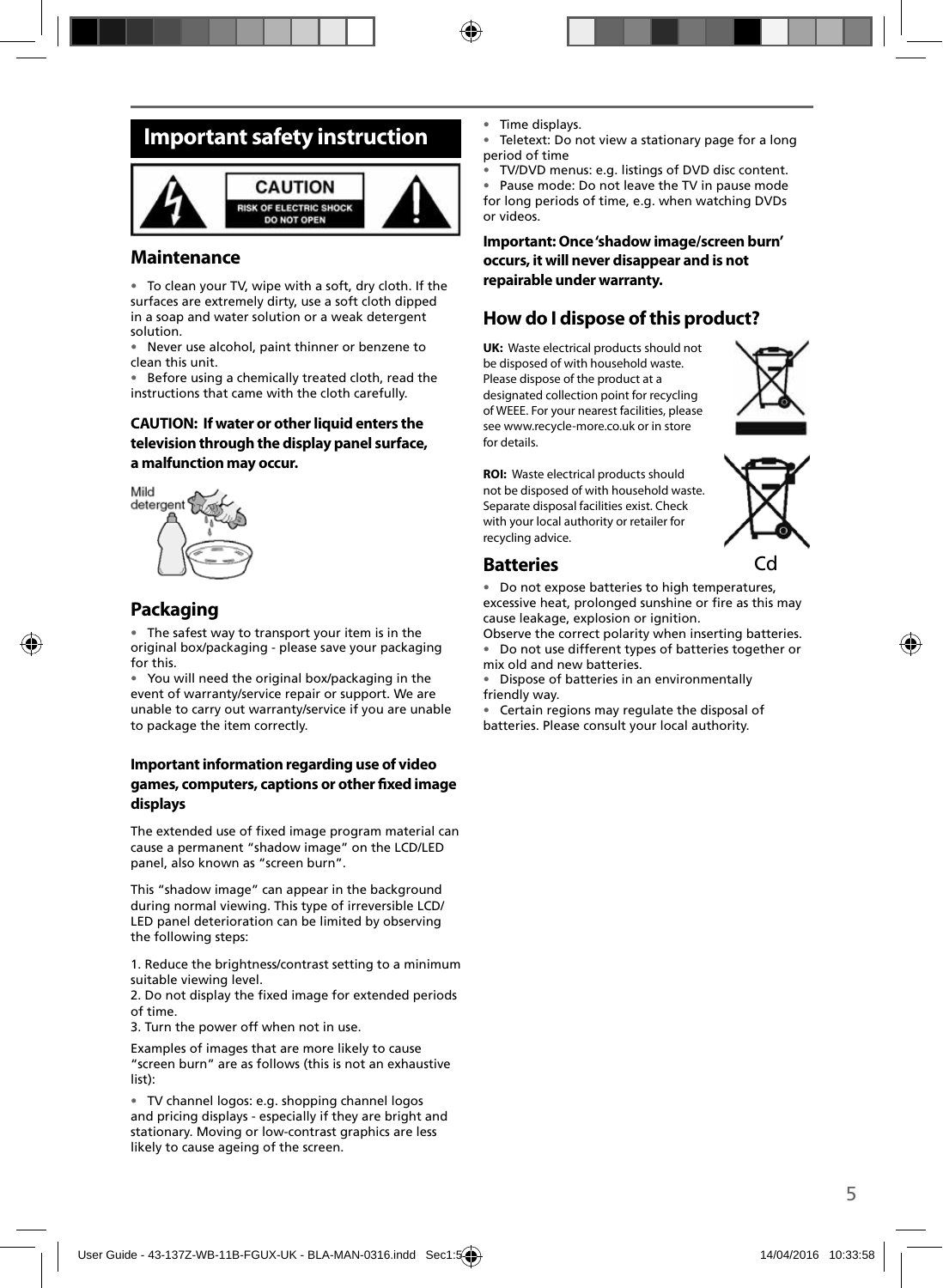## **Trademarks**

### Homr

The terms HDMI and HDMI High-Definition Multimedia Interface, and the HDMI Logo are trademarks or registered trademarks of HDMI Licensing, LLC in the United States and other countries.

### **HDTV**

The "HD TV" Logo is a trademark of DIGITALEUROPE.

### **DVB**

The DVB logo is the registered trademark of the Digital Video Broadcasting (DVB) project.



Manufactured under license from Dolby Laboratories. Dolby, Dolby Audio and the double-D symbol are trademarks of Dolby Laboratories.

#### **Youtube**

YouTube and the YouTube logo are trademarks of Google Inc.

#### **FREEVIEW**

The FREEVIEW words and logos are trade marks of DTV Services LTD. © DTV Services Ltd.

#### **SAORVIEW**

SAORVIEW is a registered trademark owned by RTÉ.

#### **CE Statement:**

Hereby, Universal Media Corporation l.t.d. declares that this LED TV is in compliance with the essential requirements and other relevant provisions of Directive 1999/5/EC.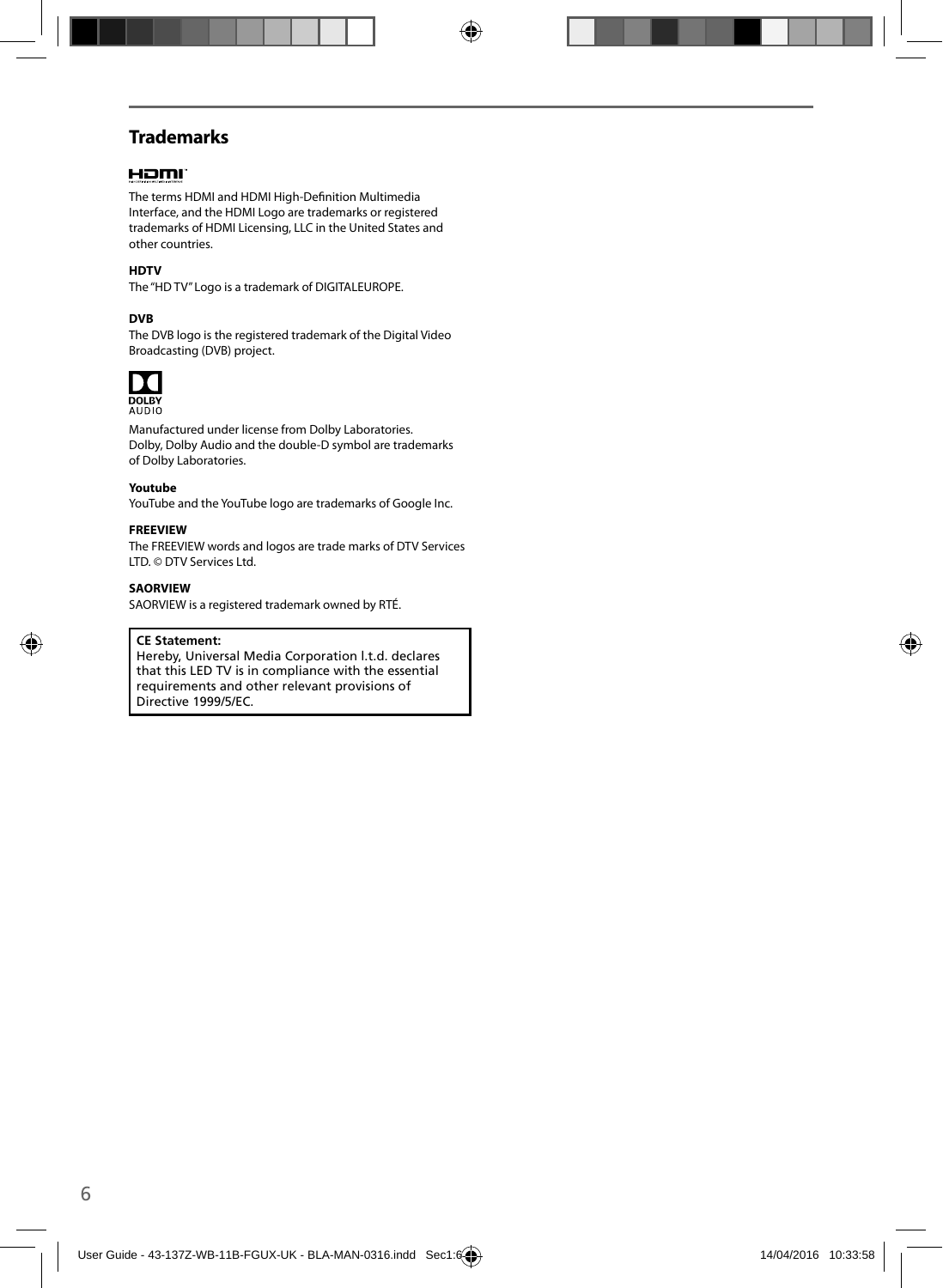# **CONTENTS**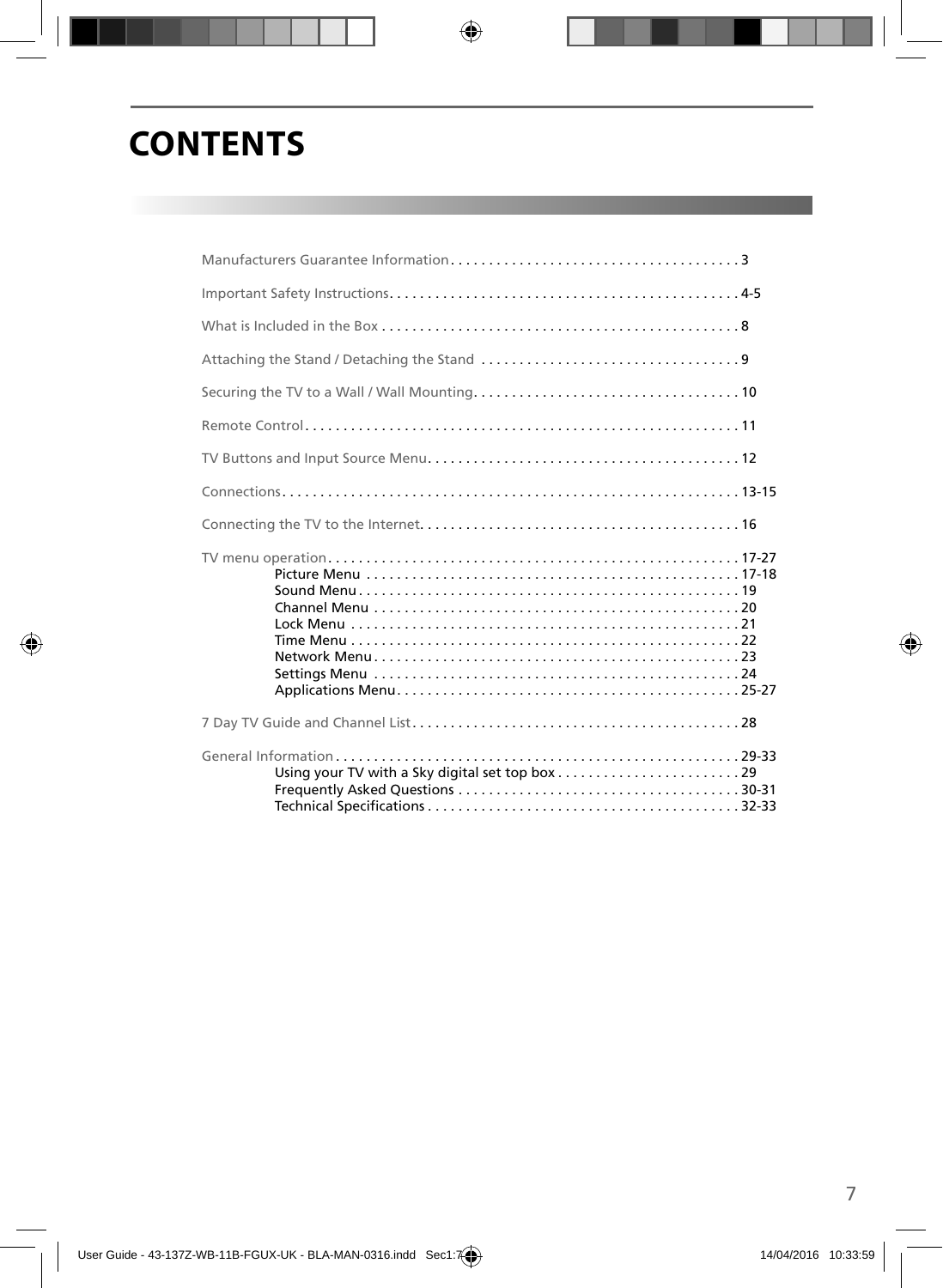# **WHAT IS INCLUDED IN THE BOX**

### Accessories

Included with this TV are the following accessories

### 1 x User Guide



### 1 x Quick Start Guide



### $1 \times TV$



1 x RF Cable



### 1 x Remote Control and 2 x AAA Batteries



1 x Mini Component / YPbPr



1 x Mini AV / Composite cable



1 x Stand installation pack



Please save your box/packaging as you will need this in the event of warranty/service repair or support. We are unable to carry out warranty/service if you are unable to package it correctly. The safest way to package your item in the event of warranty/service repair is in it's original box/packaging.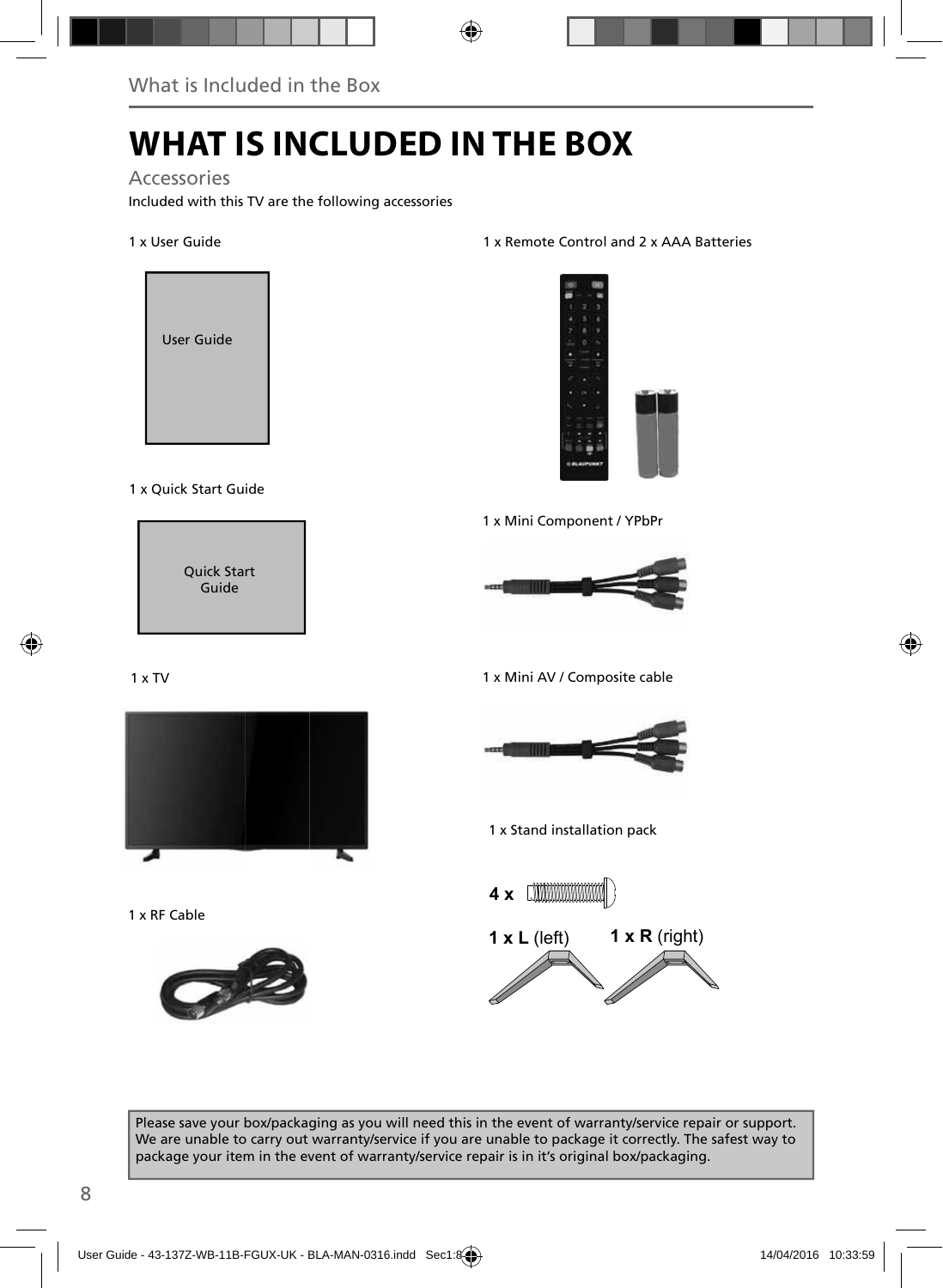# **ATTACHING THE STAND**

Attaching the stand feet

Screws that are included. To complete the stand feet installation you will require a cross head screw driver.

## **4 x**



(fig.1) Place the TV set on a flat and clean surface with the panel facing downwards to avoid damage, then fix the stand feet shown.

(fig.2) When the stand feet are installed correctly the stand feet will be longest at the front of the TV and shortest at the back with the feet pointing away from each other.

(fig.3) When the stand feet are in the correct position, secure the stand feet to the underside of the TV set using the 4 screws provided.

## Detaching the stand

Remove the screws highlighted then remove the stand feet from the underside of the TV set.

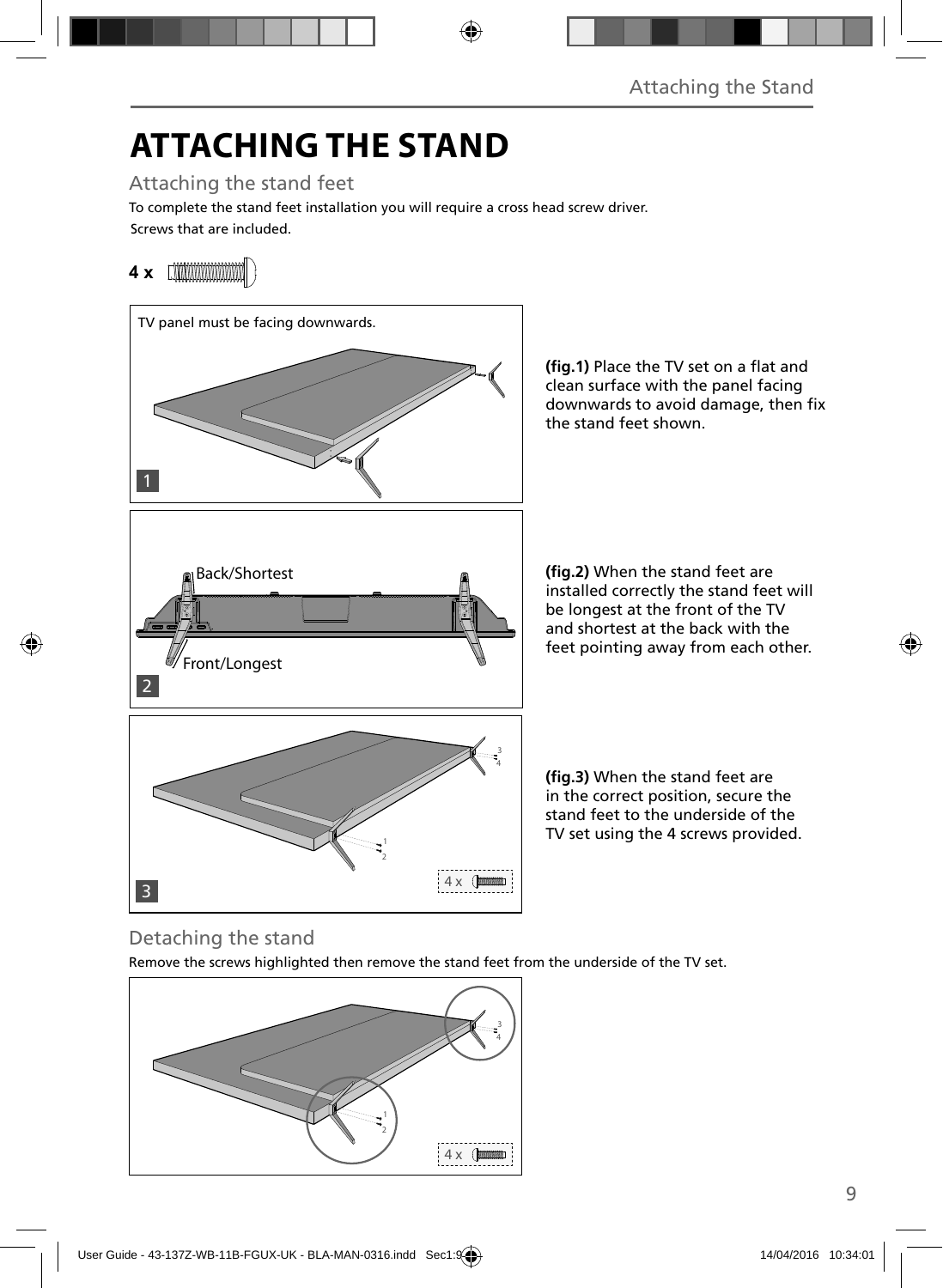# **SECURING THE TV TO A WALL**

## Securing the TV to a wall with anti-tip straps

For maximum security in the home when using a TV with its stand anti-tip straps should be fitted. These are available from supermarket websites and other websites and are an easy, inexpensive and effective way of ensuring your TV stays safely upright. Straps are designed to be attached to the rear of the TV and then tethered to the wall or the furniture the TV is stood on.

### Note - Please ensure that children do not climb on the TV set.

**A)** Using one or both of the top wall-mounting holes and screws (the screws are already supplied in the wall mounting holes) fasten one end of the fastening cord/s to the TV.







The Royal Society for the Prevention of Accidents is urging people to take care with flat-screen televisions. RoSPA stated in 2010 that "Toddlers are particularly at risk of pulling flat-screen televisions on to themselves. They are unsteady on their feet and are attracted by colourful television images." The risk is increased as televisions become lighter.

### Wall Mounting

IMPORTANT - Before drilling any holes in the wall ensure you are not drilling where there could be any electrical wires, water or gas pipes.



1) Remove the four screws highlighted that are supplied in the wall mounting holes.

2) The wall mount can now be easily attached to the mounting holes on the rear of the TV.

For VESA wall mounting information please refer to the Technical Specification page.

For optimum viewing, if wall mounting the TV higher than eye level, the TV should be tilted downwards so that the TV's screen is 'face on'. See fig 1 and 2.



Important – If wall mounting this TV, only use the screws already provided in the wall mounting holes. Using other screws which are longer could cause irreparable damage to internal parts.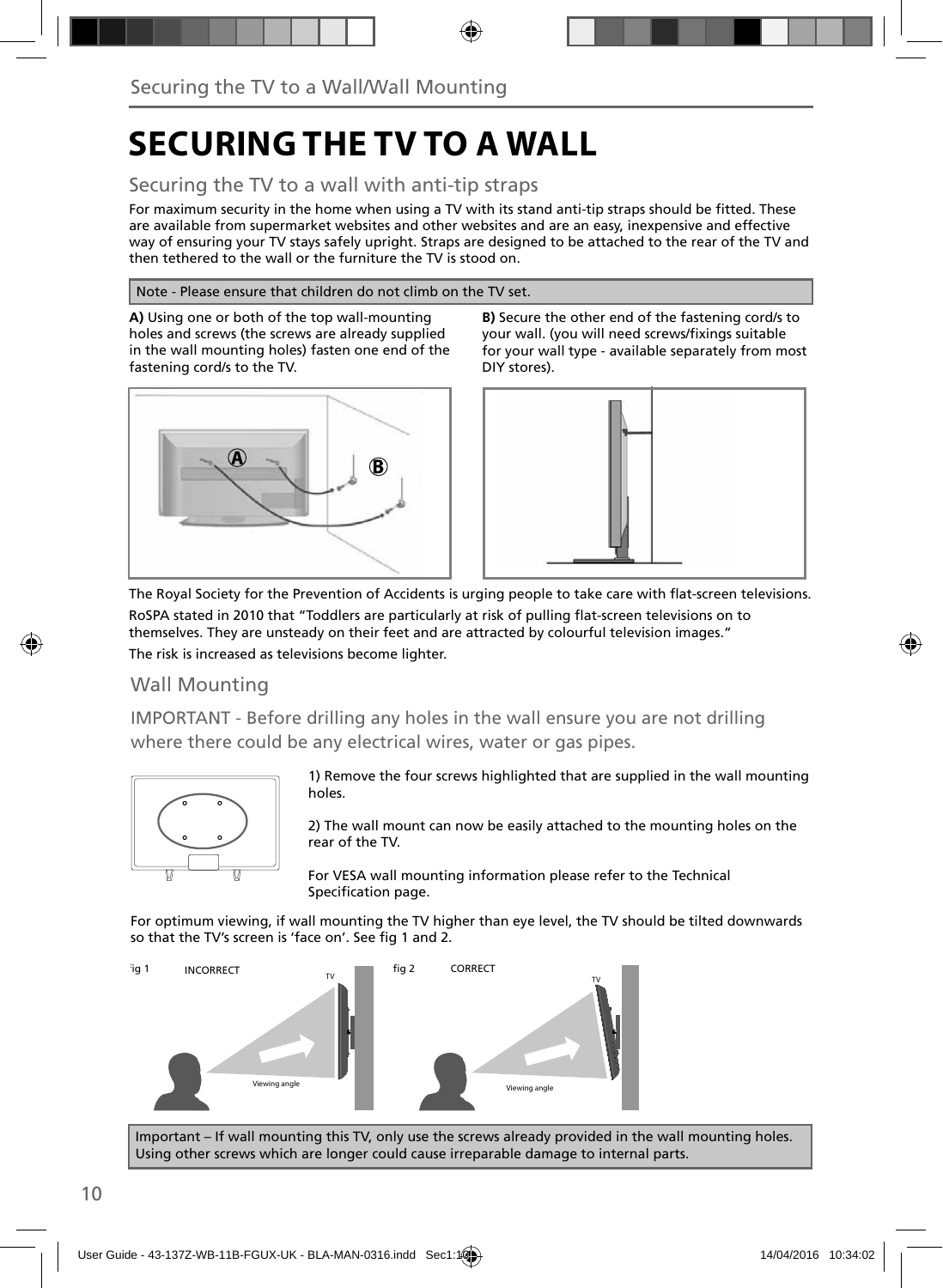# **REMOTE CONTROL**

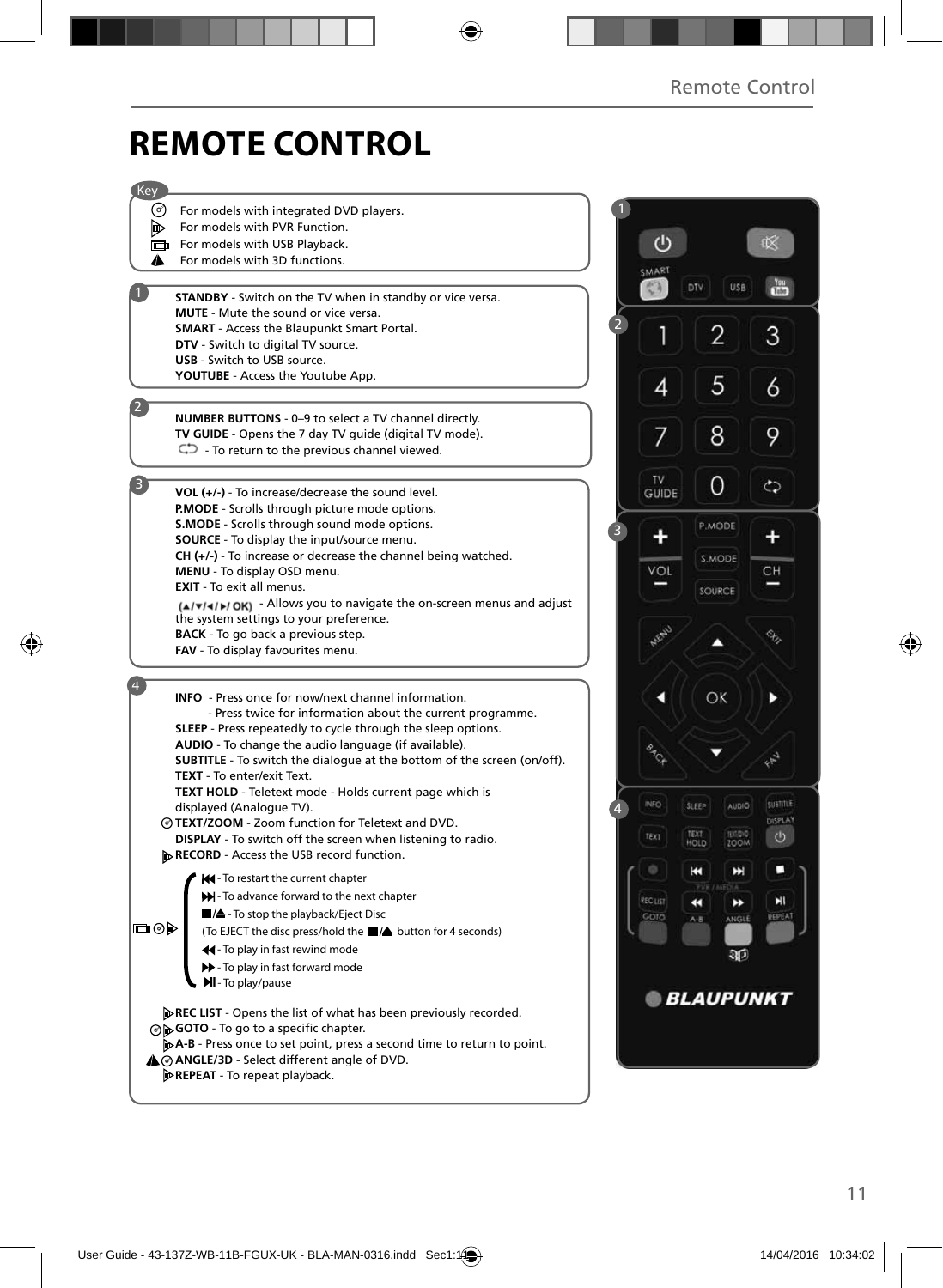# **TV BUTTONS AND INPUT SOURCE MENU**



- 
- 2 Displays the input source menu
- Displays Menu/OSD 3
- Programme/Channel down and menu down 4
- **B** Programme/Channel up and menu up
- Volume down and menu left 6
- Volume up and menu right 7

### Choosing Mode Input/Source

To switch between the different input/ connections.

For further information on input/connections please view 'Connections' pages.

A) Using the buttons on the remote control:

1) Press [SOURCE] - The source menu will appear. 2) Press  $[V]$  or  $[\Lambda]$  to select the input you require. 3) Press [OK].

- B) Using the buttons on the Television:
- 1) Press [SOURCE].

2) Scroll up / down using CH+/ CH- buttons to the input/source you require.

3) Press Vol+ to change input/source to the one selected.



Example of Source menu depending on the TV model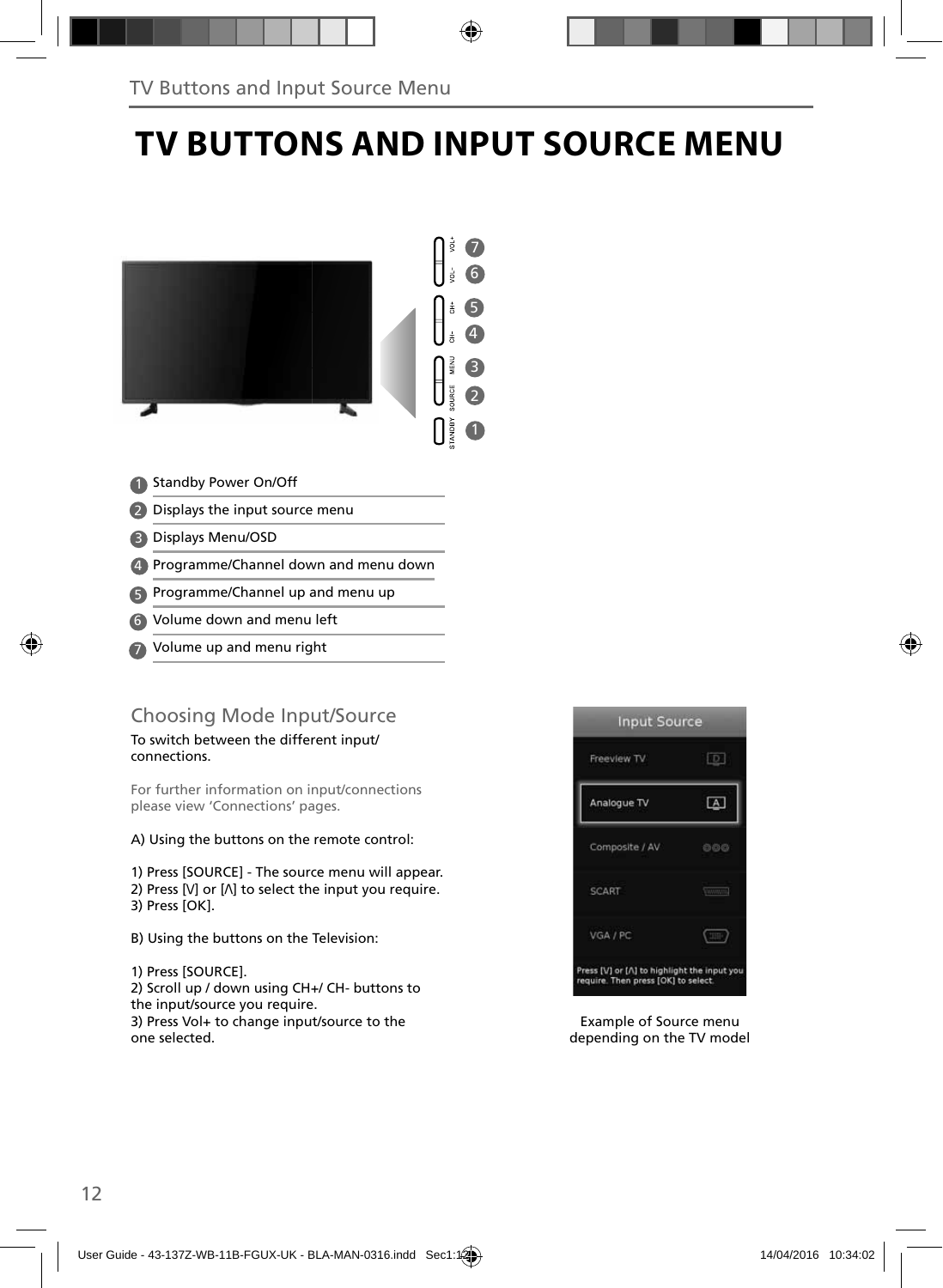# **CONNECTIONS**







| $\triangle$ | Fthernet/LAN*                | Network Connection   | O  | HDMI 3 (MHL)**  | HDMI input              |
|-------------|------------------------------|----------------------|----|-----------------|-------------------------|
| B           | HDMI <sub>1</sub>            | HDMI input           | u  | 2 x USB         | USB port                |
|             | HDMI 2 (ARC)                 | HDMI input           | C  | VGA PC Audio In | 3.5mm PC audio input    |
| O           | VGA PC                       | VGA-PC input         | (K | AV IN           | Audio/Video Input       |
| B           | <b>SCART</b>                 | <b>SCART</b> input   | Œ  | CI CARD IN      | Common Interface module |
| G           | RF IN                        | RF / TV Aerial Input | M  | YPbPr           | HD input (Ypbpr)        |
| G           | <b>Optical Digital Audio</b> | Digital Audio output | (N | Earphones       | Earphone Input          |
|             |                              |                      |    |                 |                         |

\* The Ethernet/LAN port is used for Freeview HD services and smart functions.

\*\* **HDMI 3 (MHL Port) -** MHL is a wired solution that allows you to access the media from your phone or tablet onto the big screen in the highest quality.

By connecting an MHL cable (sold separately) from your mobile device and into your TV you can playback all your videos, games and photographs directly onto your TV.

MHL simply mirrors the screen of your mobile device so will work with all applications, whilst connected it will also charge your device too.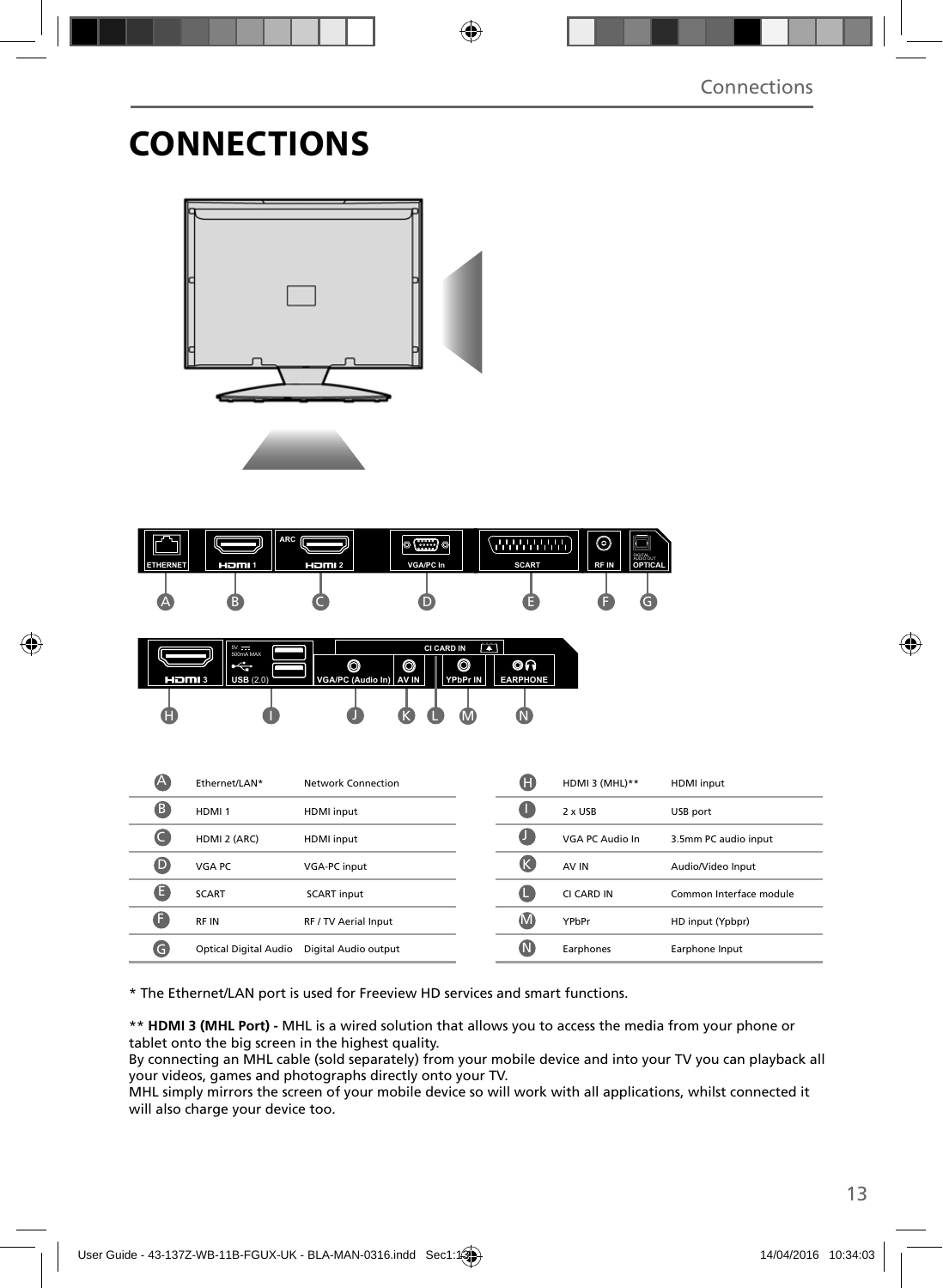# **CONNECTIONS**

Note: Connecting cables are shown for example only and may not be included. Please check 'What Is Included In The Box' page.

## Connecting to a device with Composite AV/Video output

TV Source should be set to Composite/AV



## Connecting to a device with SCART output

TV source should be set to SCART



## Connecting to a device with HDMI output

A HDMI cable can output both video and audio and enables you to enjoy digital-quality video and audio with minimal loss of quality.

TV Source should be set to the corresponding HDMI port (HDMI 1, HDMI 2 etc)



**HDMI 3 (MHL Port) -** MHL is a wired solution that allows you to access the media from your phone or tablet onto the big screen in the highest quality.

By connecting an MHL cable (sold separately) from your mobile device and into your TV you can playback all your videos, games and photographs directly onto your TV.

MHL simply mirrors the screen of your mobile device so will work with all applications, whilst connected it will also charge your device too.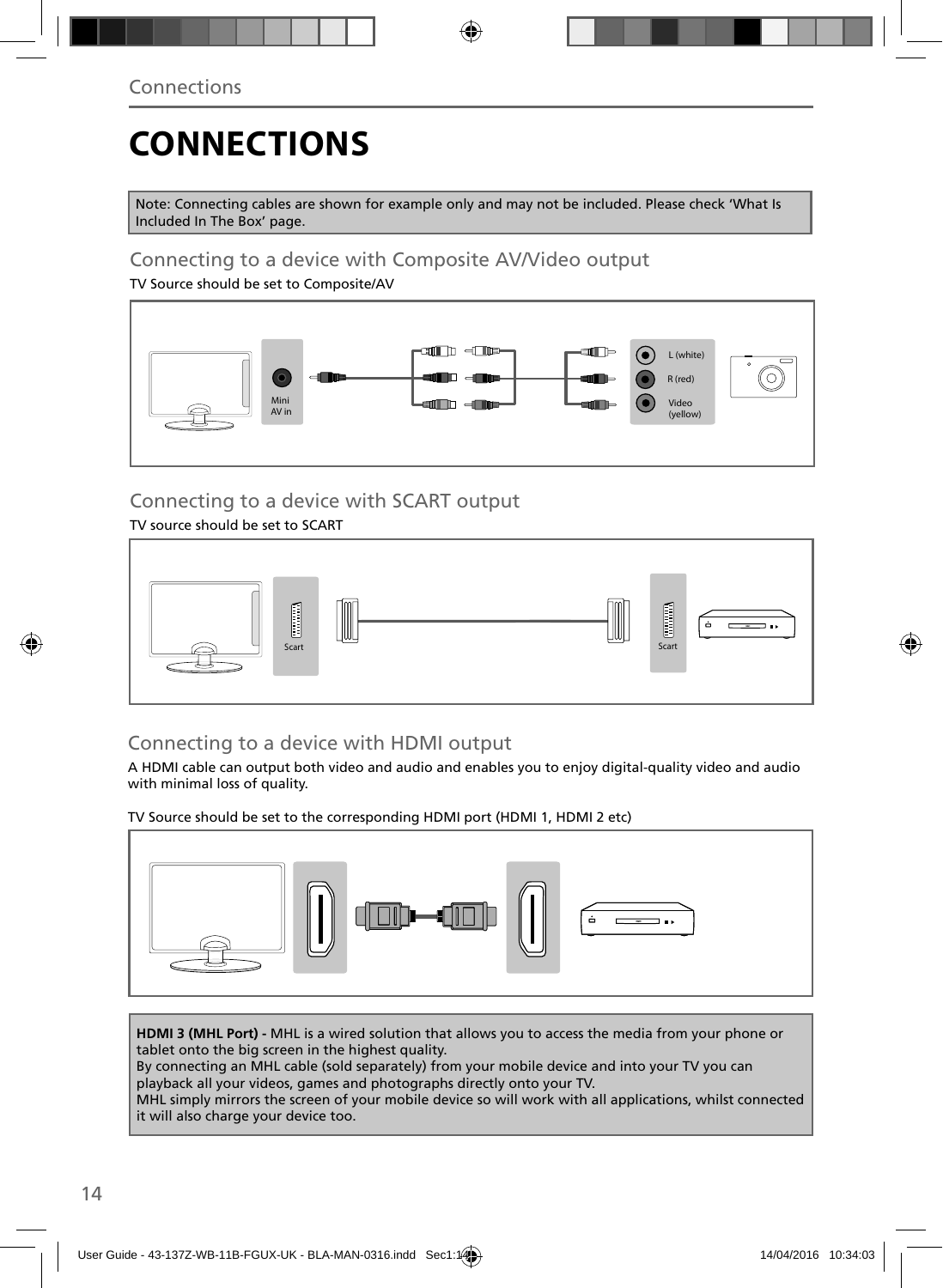# **CONNECTIONS**

## Connecting to a device with Component/YPbPr output

If you are supplied with a cable from the device which has RED, GREEN, BLUE, RED & WHITE connectors you must connect via Component (for picture) and by phono cable (for sound).

TV Source should be set to Component/YPbPr



Connecting to a device with VGA/PC output (Laptop or Desktop Computer) TV Source should be set to VGA/PC



### Connecting to an external audio device (Amplifiers, Surround Sound, Sound Bars etc)

When connecting via the TV's 3.5mm Earphone output, this will disable the TV speakers.

There are two options when connecting a device via the 3.5mm Earphone Output and the Digital Optical Audio Output



## Connecting an Ethernet/Network cable

The Ethernet/LAN port is used for Freeview HD services and smart functions.

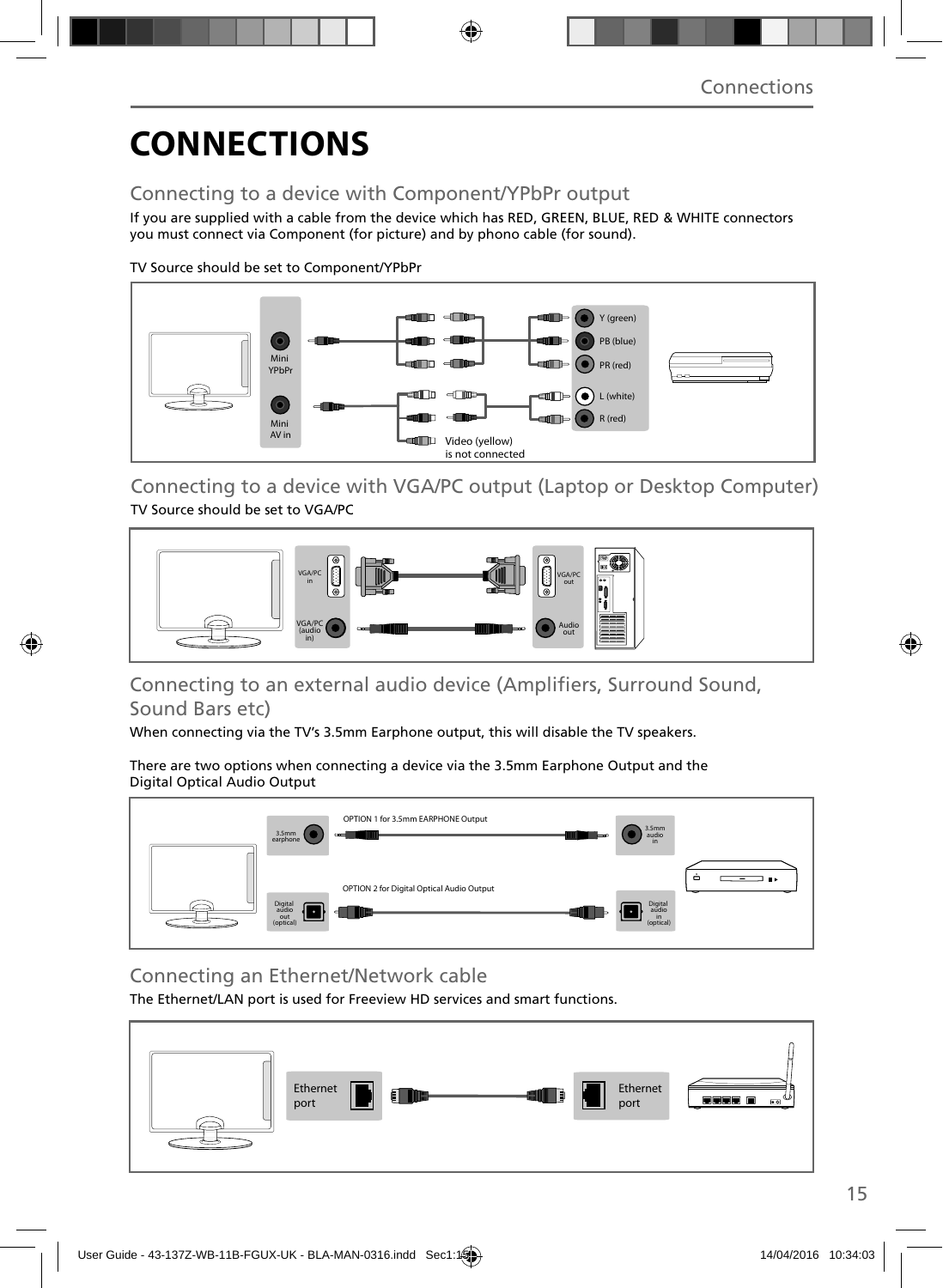# **CONNECTING THE TV TO THE INTERNET**

When you first power on your new SMART TV there will be an option to follow various on-screen set up instructions. These instructions will enable you to connect to the internet via your home network. You can connect to your home network either wirelessly or with an Ethernet cable.

If you decide not to follow the initial set up instructions and need to connect at a later date please follow these simple steps below:

Connecting your TV with a wireless connection

1) Press Menu on the remote control (fig.1).

2) Scroll through the menu then select and enter the 'Network' menu.

3) in the 'Network' menu, example below, scroll down and select 'Wi-fi Config' (fig.2).

4) Within the 'Wi-Fi config' options, highlight and select 'Wi-Fi Auto Search'.

5) The TV will then automatically search for networks.

6) Select the preferred type of network connection then enter the network password.

7) The TV will then establish a connection.

**Note:** An icon will appear in the top right hand side of the 'Application' menu to show you if the TV is connected to the internet.

Connecting your TV with an Ethernet/LAN cable:

1) Plug in your Ethernet cable into the RJ45 (Ethernet) socket located at the rear of the television.



2) Press Menu on the remote control (fig.1).

3) Scroll through the menu and select and enter the 'Network' menu.

- 4) In 'Network Configurations', select 'Cable' (fig.2).
- 5) Set will automatically configure itself.
- 6) Exit the menu by pressing 'EXIT' on the remote control.



| <b>Network Configuration</b><br>Wi-Fi |     |  |  |
|---------------------------------------|-----|--|--|
| Wifi Config                           |     |  |  |
| <b>Technok</b> Info                   | 5   |  |  |
| Network Test                          | - 5 |  |  |
| Well Matus URC, OS ASIA               |     |  |  |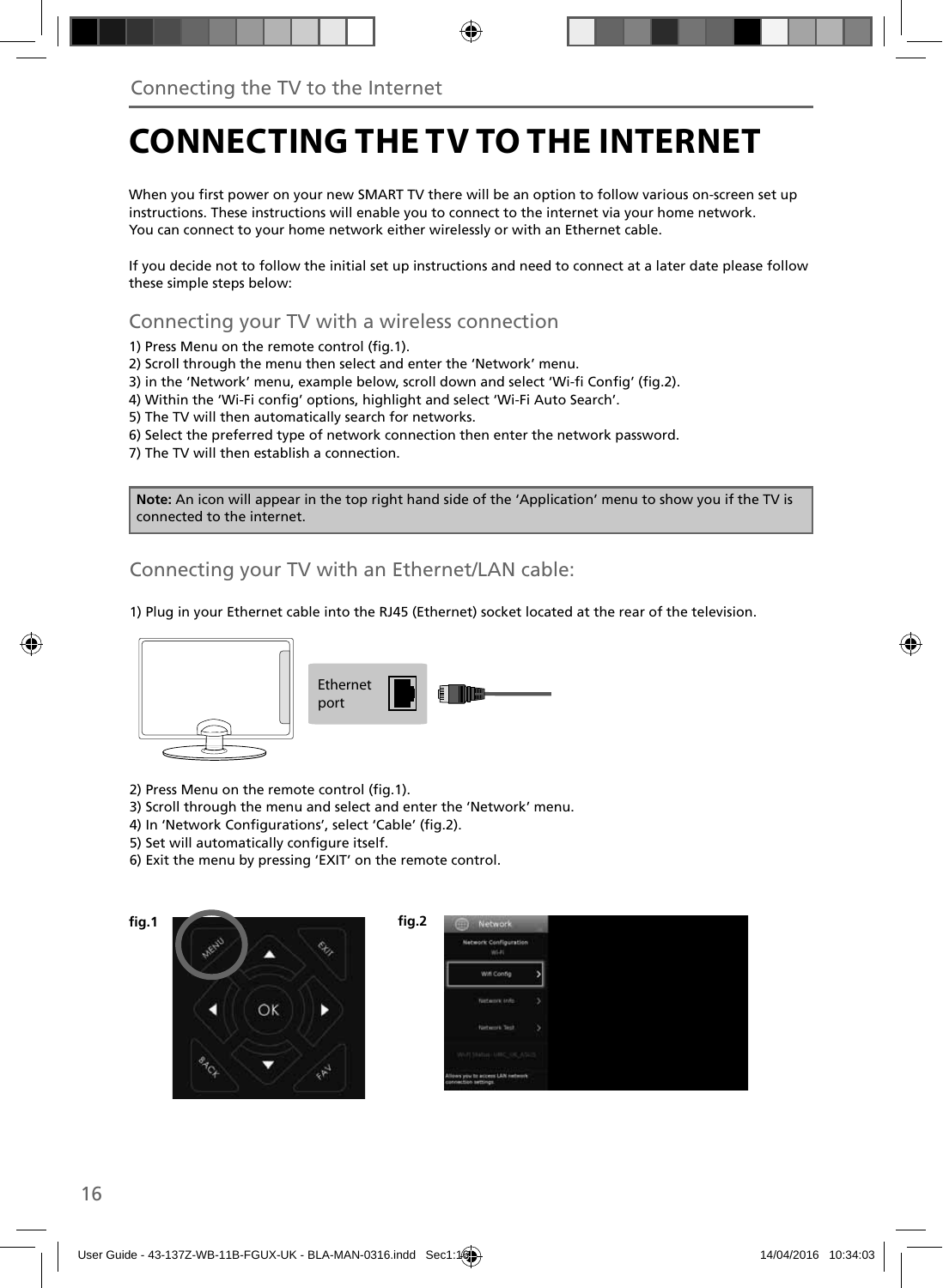# **PICTURE MENU**





To access this menu, press [MENU] button on the remote control. To select a sub menu press [OK]

If you wish to make changes to any of the default settings, use the scroll  $\Box \blacktriangledown \blacktriangleright \blacktriangleleft$  buttons. To confirm any settings press [OK] button. To exit this menu at anytime, press [EXIT] button.

| Dynamic  | Recommended settings for fast moving pictures              |
|----------|------------------------------------------------------------|
| Standard | <b>Standard settings</b>                                   |
| Mild     | Set to be lighter in colour and less bright                |
| Personal | Lets you manually alter all the settings                   |
| Economy  | Power saving mode which reduces the energy used by up to   |
|          | 25% (by reducing the power to the LED/LCD panel).          |
|          | In Economy mode, the TV will switch itself to Standby mode |
|          | after 3-5 hours in the event that the TV buttons or remote |
|          | control buttons are not pressed (change the picture mode   |
|          | to another setting to de-activate this function)           |

**Picture Mode** - Choose from the following presets:

You can make the following adjustments in **Personal** mode:

Contrast - Switch the balance between black and white.

Brightness - Increase or decrease the brightness of the picture.

Colour - Increases the colour from black and white.

Tint - Lets you increase or decrease the level of tint within the picture

(only available for NTSC source signal).

Sharpness - Increase or decrease the sharpness of the picture.

**Colour Temperature** - Choose from the following presets:

| Normal | Default settings                  |
|--------|-----------------------------------|
| Warm   | Increases red within the picture  |
| Cold   | Increases blue within the picture |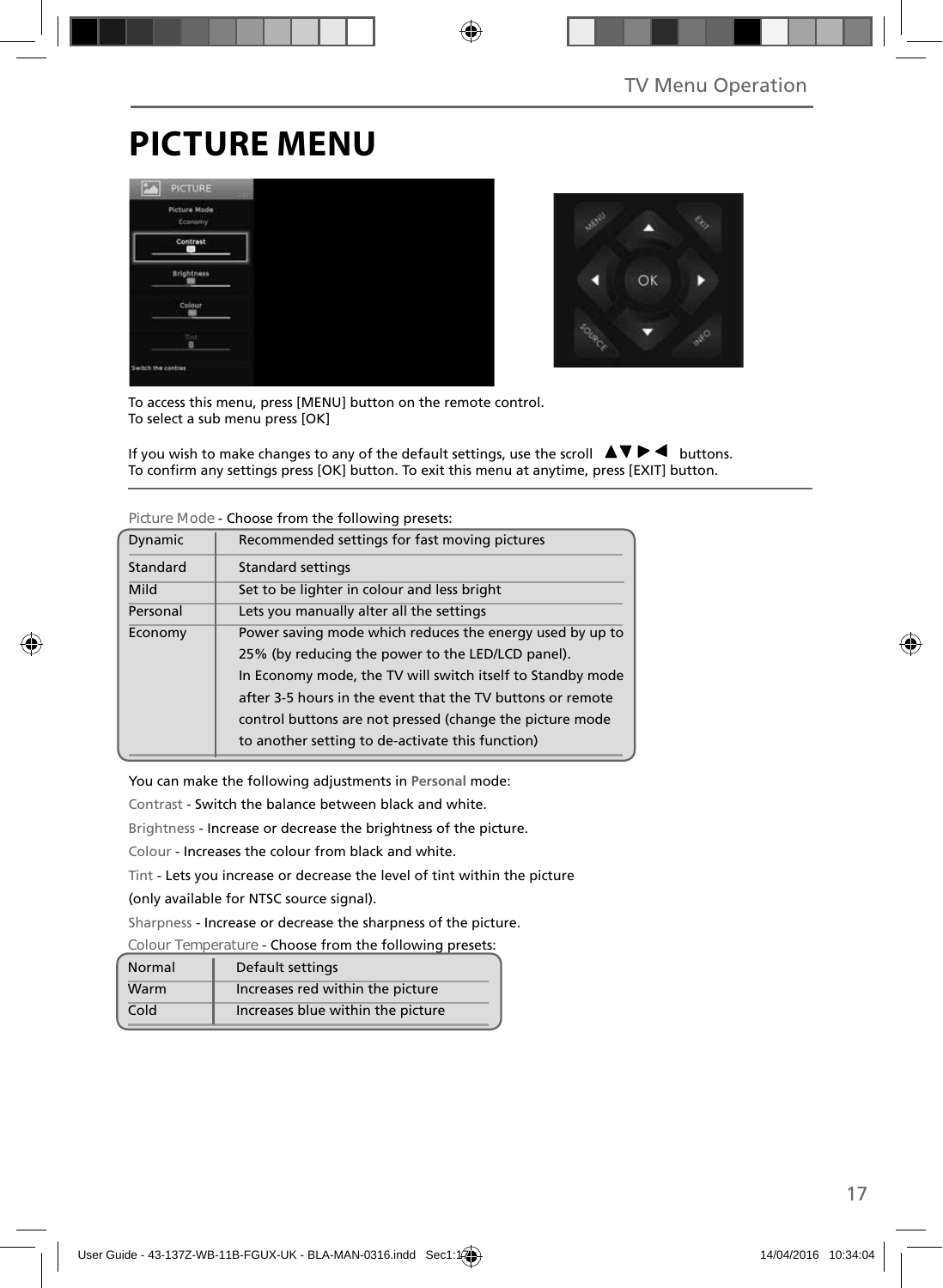# **PICTURE MENU**



Aspect Ratio - Within the UK the picture format varies depending on the channel/broadcast. There are a number of different options to best meet your needs. Choose from the following settings:



**Noise Reduction** - Allows you to switch noise reduction ON or OFF. Choose one of the following presets: low, middle, high and Off.

**MPEG Noise Reduction** - Allows you to change the MPEG noise reduction settting. This feature improves the quality of pictures by reducing the picture noise without compromising the picture resolution. Choose one of the following presets: low, middle, high and Off.

**Active Contrast** - Automatically optimises the 'backlight' and 'contrast' of the picture according to the brightness of the screen. Choose one of the following presets: low, middle, high and Off.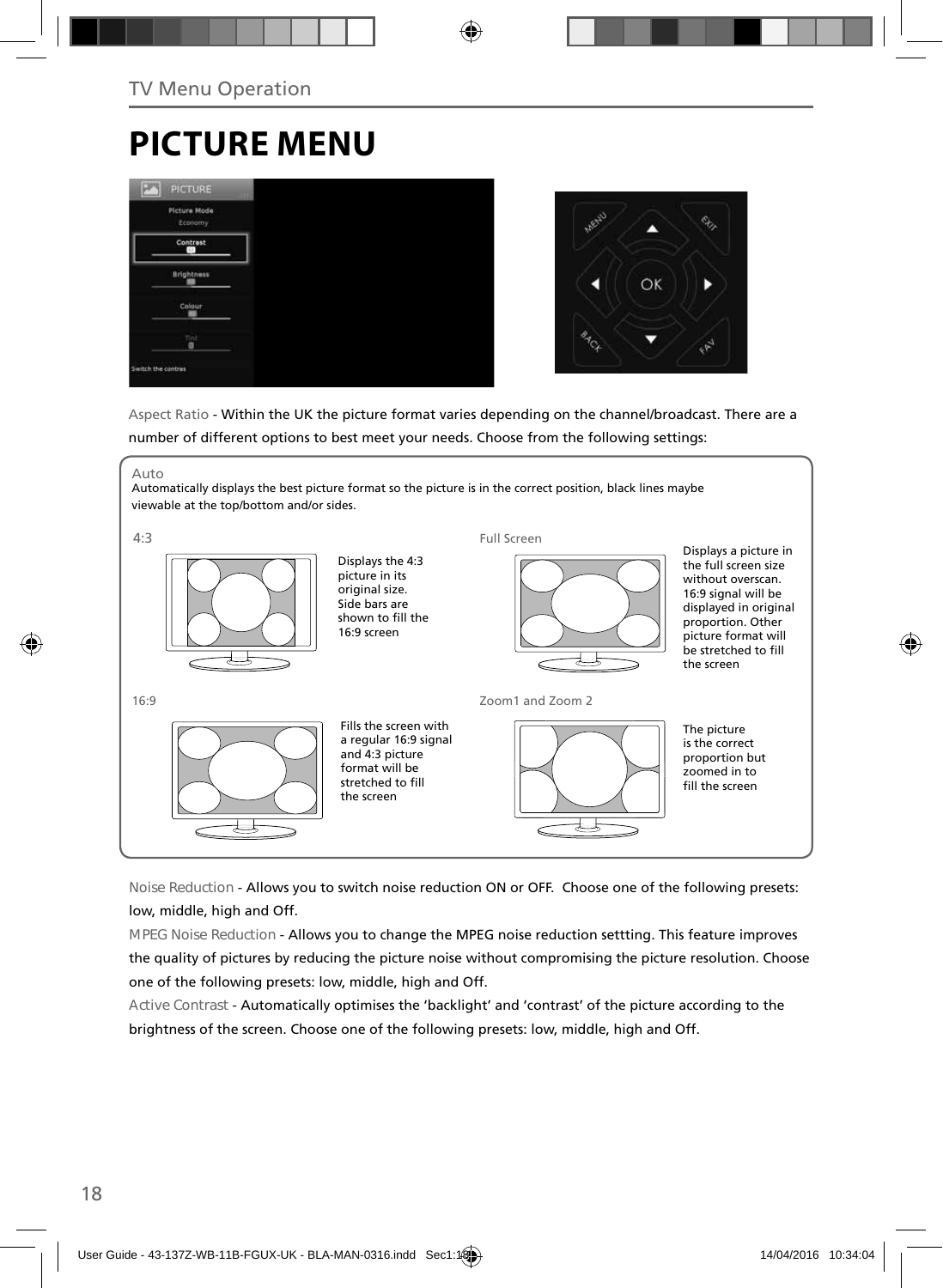# **SOUND MENU**





To access this menu, press [MENU] button on the remote control and scroll right. To select a sub menu press [OK]

If you wish to make changes to any of the default settings, use the scroll  $\Box \blacktriangledown \blacktriangleright \blacktriangleleft$  buttons. To confirm any settings press [OK] button. To exit this menu at anytime, press [EXIT] button.

### **Sound Mode** - Choose from the following presets

| Standard     | Default settings                                                                                             |
|--------------|--------------------------------------------------------------------------------------------------------------|
| <b>Music</b> | Emphasises music over voices                                                                                 |
| Movie        | Provides live and full sound for movies                                                                      |
| Sports       | Emphasises sound for sports                                                                                  |
| Personal     | Selects your personal sound settings. Any adjustments made<br>automatically sets the sound mode to Personal. |

EQ - Adjust the audio level of separate frequencies via the band equaliser.

Balance - To switch the sound between the left and right speakers.

Auto Volume Level (AVL) - When 'on' is selected, the volume will attempt to stay at a constant level regardless of TV programme and advertisements.

Surround Sound - Allows you to turn the function ON or OFF.

Digital Output - This is the digital optical audio output. Choose from the following options:

| Off        | To turn off Digital Output                                                               |
|------------|------------------------------------------------------------------------------------------|
| Auto       | Selects the best settings automatically                                                  |
| <b>PCM</b> | Select this option if you are connecting to a Stereo Hi-fi via optical cable (Pulse-code |
|            | modulation (PCM) is a digital representation of an analogue signal)                      |

Audio Description - This allows the user to switch Audio Description ON or OFF. (Audio Description is a service available on certain programmes. It provides a description of what is happening during the selected programme for a person who is visually impaired).

AD Volume - This allows the user to increase and decrease the AD (Audio Description) volume level. Audio Delay - Enables the user to adjust setting to sync picture and audio.

SPDIF Delay - Enables the user to adjust sound setting to sync picture and audio for external speakers connected via digital audio output.

 **Tip:** Equaliser settings can only be adjusted when the sound mode 'Personal' is selected.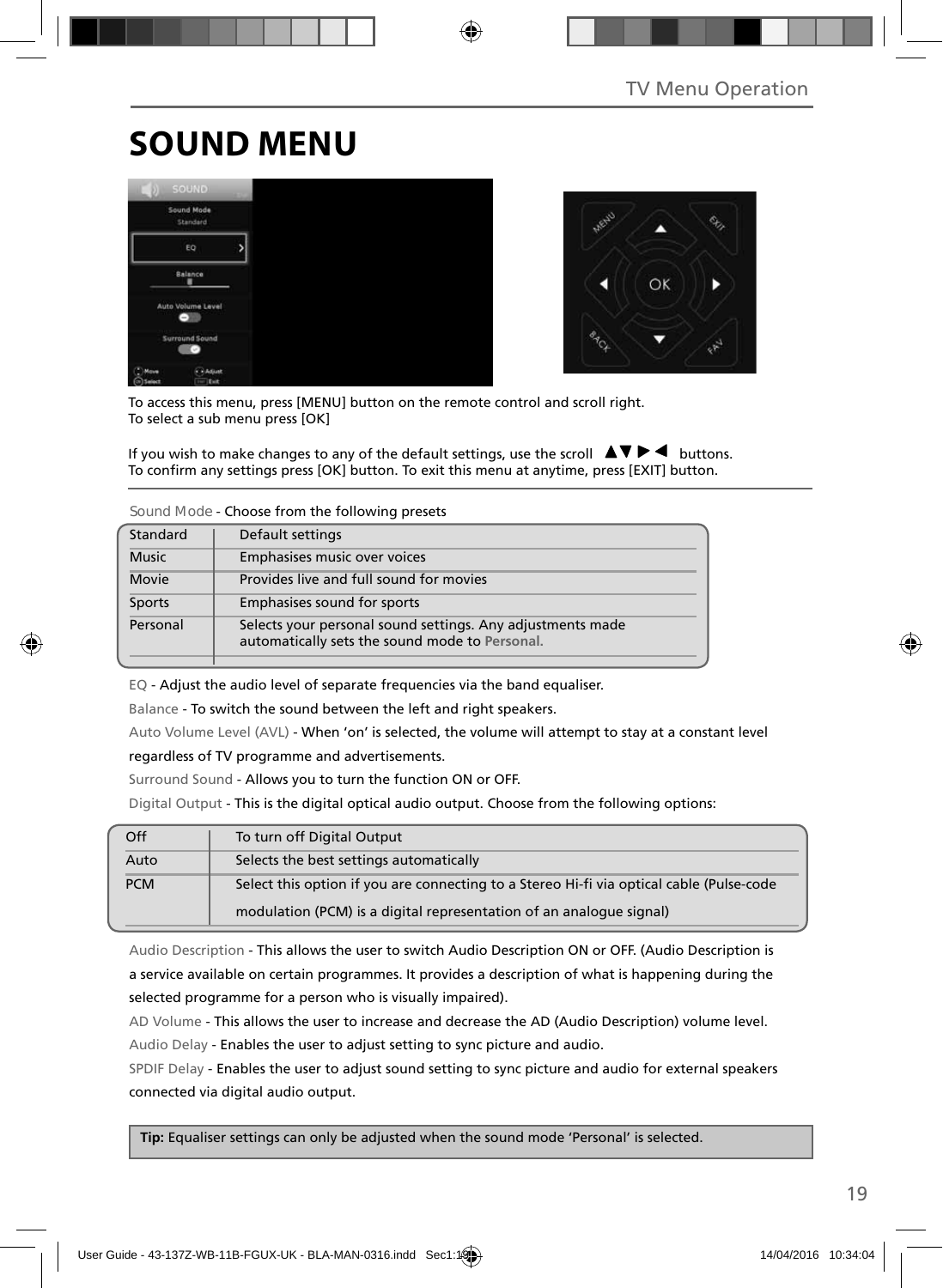# **CHANNEL MENU**





To access this menu, press [MENU] button on the remote control and scroll right. To select a sub menu press [OK]

If you wish to make changes to any of the default settings, use the scroll  $\Delta \nabla \blacktriangleright$   $\blacktriangleleft$  buttons. To confirm any settings press [OK] button. To exit this menu at anytime, press [EXIT] button.

Auto Tuning - Allows you to retune the television for all digital channels, digital radio stations and

### analogue devices.

Analogue Manual Tuning - Allows you to manually tune your analogue signal.

Freeview/Saorview Manual Tuning\* - Allows you to manually tune your digital signal.

Channel Edit - Allows you to delete, move, skip and select favourite channels.

| <b>Channel Edit</b>                               |                     |
|---------------------------------------------------|---------------------|
| 1 BBC ONE Oxford                                  | m.                  |
| 2 BBC TWO                                         | <b>STR</b>          |
| 3 ITV                                             | <b>COL</b>          |
| 4 Channel 4                                       | <b>UFF</b>          |
| 5 Channel 5                                       | <b>SITH</b>         |
| 61TV2                                             | <b>DTV</b>          |
| 7 BBC THREE                                       | <b>STR</b>          |
| 8 That's Oxford                                   | m                   |
| 9 BBC FOUR                                        | m                   |
| 10 ITV3                                           | <b>ESTA</b>         |
| <b>Delete</b><br>Move<br>GFavorite<br>(in) Select | Skip<br><b>Sack</b> |

Important: To receive Freeview/Saorview channels, in particular HD channels, you will need a Digital TV aerial and be in a good Freeview/Saorview coverage area. You can check the coverage for your area at **www.freeview.co.uk** or **www.saorview.ie**

Please note that any Freeview HD channels found during tuning will be placed in channel positions above 100. For example, 101 (BBC1 HD) 102 (BBC2 HD) etc.

**\*Freeview channels are only available in the UK, Saorview channels are only available in the ROI.**

Signal Information - Allows you to view signal frequency, signal quality and signal strength.

CI Information - Pay per view services require a "smartcard" to be inserted into the TV. If you subscribe to a pay per view service the provider will issue you with a 'CAM' and a "smartcard". The CAM can then be inserted into the COMMON INTERFACE PORT (CI Card In).

Schedule List - Lists your programme reminders.

Software Update (OAD) - Switch on/off OAD (over air download) software updates.

OAD Scan - Scan for (over air download) software updates.

Tip: If you do not press any buttons for 30 seconds, the menu will automatically exit. You can change the length of time before the menu exits automatically - see 'OSD Timer' in the Time Menu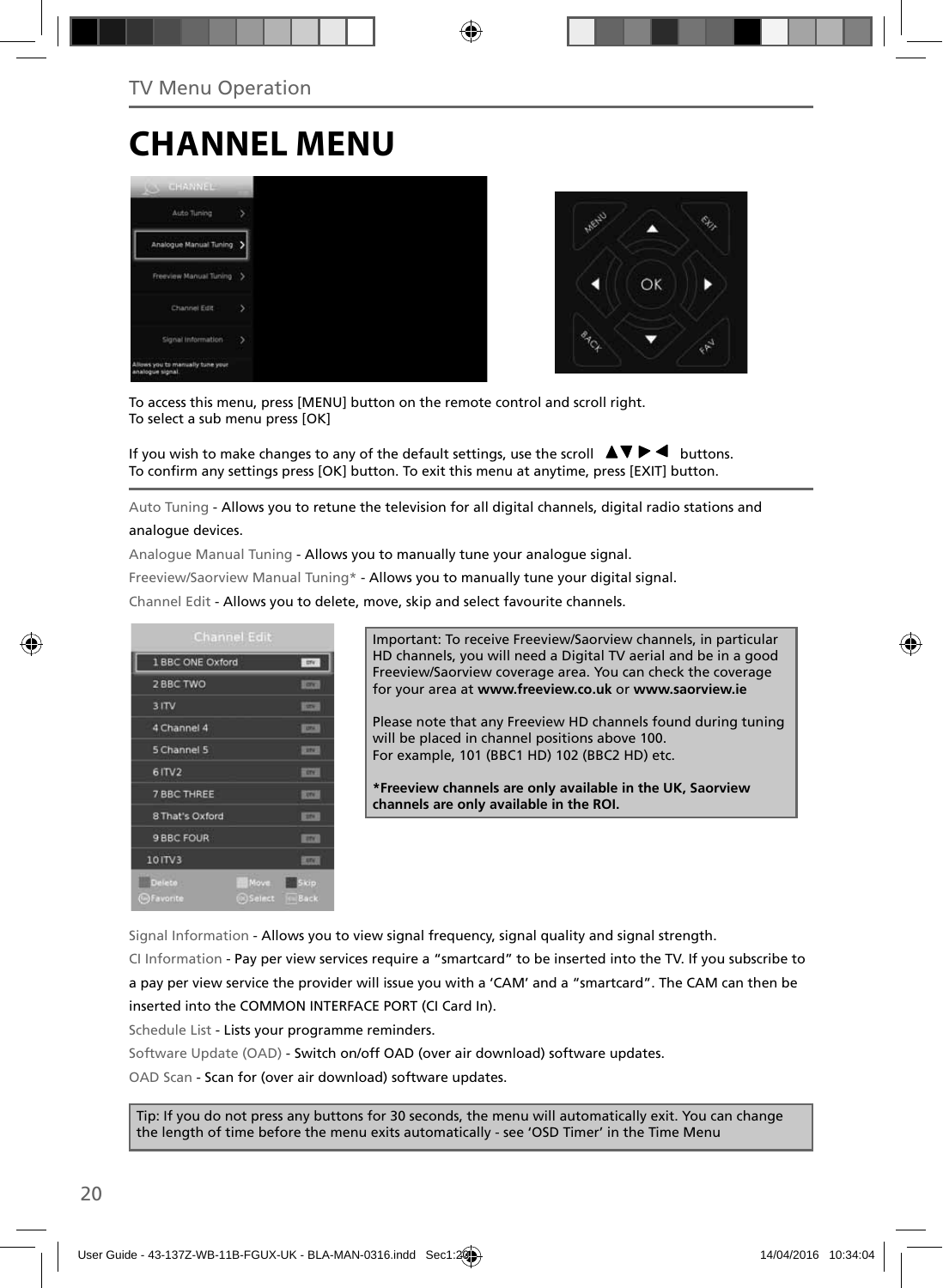# **LOCK MENU**





To access this menu, press [MENU] button on the remote control and scroll right. To select a sub menu press [OK]

If you wish to make changes to any of the default settings, use the scroll  $\Box \blacktriangledown \blacktriangleright \blacktriangleleft$  buttons. To confirm any settings press [OK] button. To exit this menu at anytime, press [EXIT] button.

System/Hotel Lock - Allows you to lock or unlock the menu. You will be asked to enter a 4 digit password

Use the **◄** button to quit the password input or use the **►** button to clear. Default password is 0000.

Change Password - Allows you to change the password.

Channel Lock - Allows you to lock certain channels manually.

Parental Guidance - Allows you to set the rating to block certain content based on age information

TV Button Lock - Allows you to lock the buttons on the side of the TV set.

Default Source - Allows the user to set the default source. The default source is the source the TV starts on when first switched on

Default Channel - Allows the user to set a channel as the default channel on the Digital source. The default channel is the channel the TV starts on when first switched on.

Max Volume - Allows you to adjust and set the maximum volume.

Source Lock - Allows you to lock the source menu.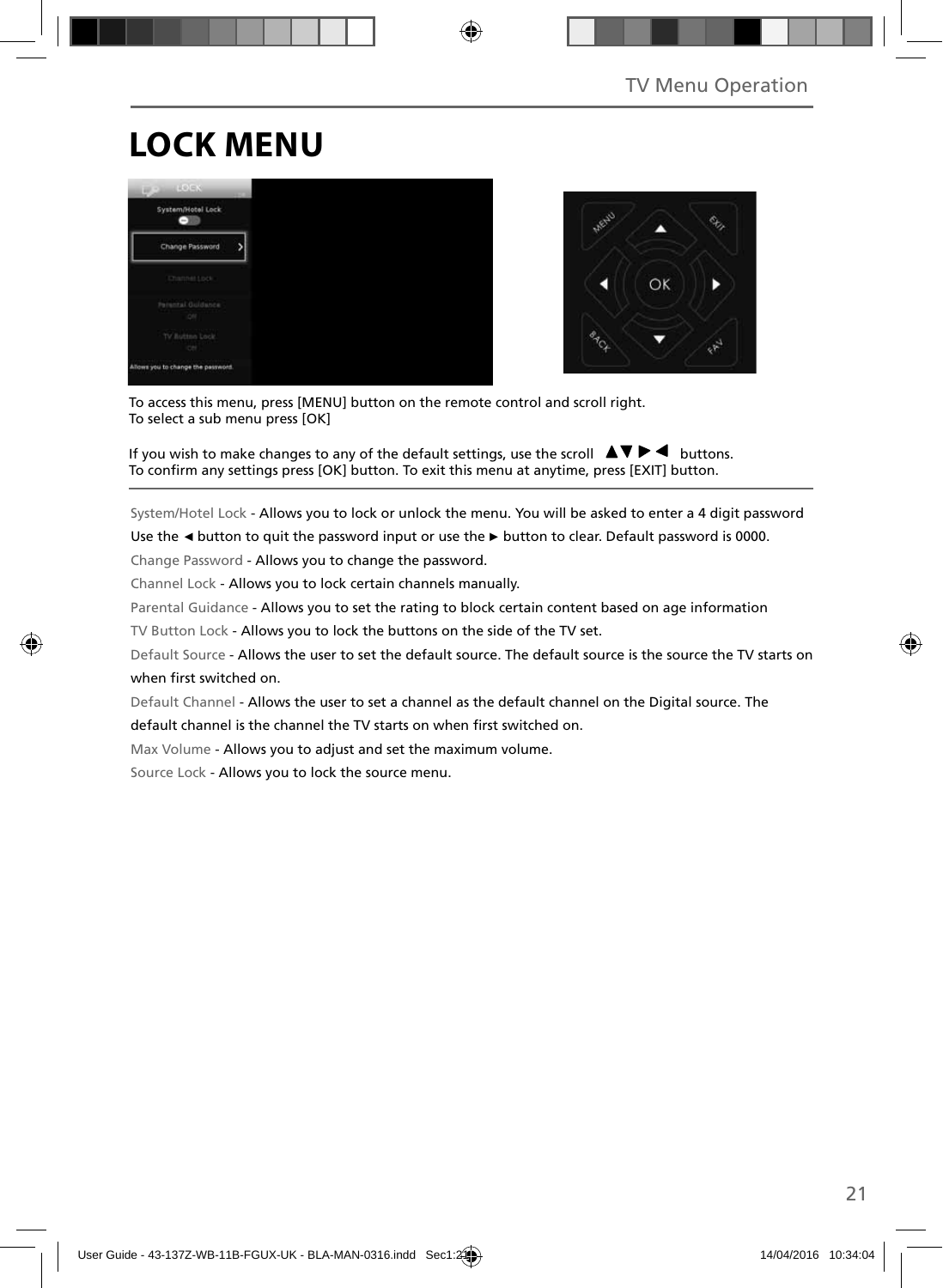# **TIME MENU**





To access this menu, press [MENU] button on the remote control and scroll right. To select a sub menu press [OK]

If you wish to make changes to any of the default settings, use the scroll  $\Box \blacktriangledown \blacktriangleright \blacktriangleleft$  buttons. To confirm any settings press [OK] button. To exit this menu at anytime, press [EXIT] button.

Clock - Shows the date and time.

Off Time - Allows you to set a specific time for your TV to turn off.

On Time - Allows you to set a specific time for your TV to turn on, the channel it will then display, the

source it will be on and also the volume. This function can then be toggled to repeat every day or a certain day.

Sleep Timer - Lets you set the sleep timer so the television automatically switches off after a set amount

of time. Off -> 10min -> 20min -> 30min -> 60min -> 90min -> 120min -> 180min -> 240min.

OSD Timer - Lets you adjust the amount of time the On Screen Menu stays on the screen

before disappearing. Off -> 5secs -> 15secs -> 30secs -> 60secs.

Auto standby - Set 'Auto Standby' to OFF, 3 hours, 4 hours or 5 hours.

Time Zone - Change your current time zone.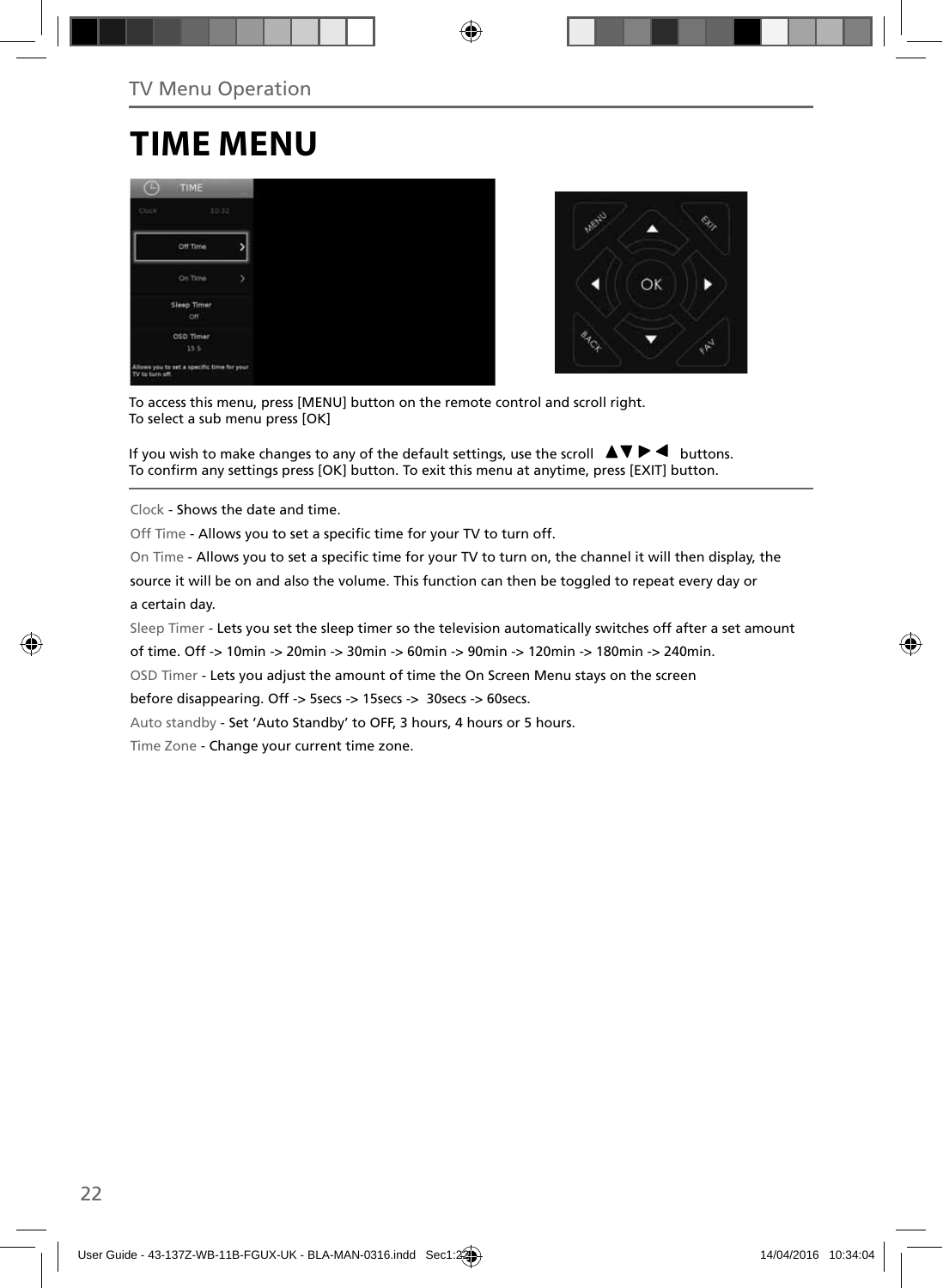# **NETWORK MENU**





To access this menu, press [MENU] button on the remote control and scroll right. To select a sub menu press [OK]

If you wish to make changes to any of the default settings, use the scroll  $\Box \Box \blacktriangleright \blacktriangleleft$  buttons. To confirm any settings press [OK] button. To exit this menu at anytime, press [EXIT] button.

The Network connection enables you to update the TV software and a number of Smart TV functions.

For the network configuration to work the TV will need to be connected to your home network via an ethernet cable, with these requirements in place the TV will connect to the network automatically.

Network Configuration - Allows you to select either Cable or Wifi connection.

WIFI / IP Config - Allows you to access LAN network connection settings. Choose from the following options:

| Auto   | Will automatically connect the TV to your home network (this is the default setting |
|--------|-------------------------------------------------------------------------------------|
|        | and is highly recommended)                                                          |
| Manual | Allows you to manually change the IP, Netmask, Gateway and DNS information.         |

WIFI Config - If WIFI is selected during first time installation process.

| Wi-Fi Configuratrion | Wireless network connection settings                                           |
|----------------------|--------------------------------------------------------------------------------|
| Wi-Fi Auto Search    | Automatically searches for available wireless networks. Select the desired     |
|                      | Wi-Fi network and then enter the network password (if network is password      |
|                      | protected). Once the password is accepted, you will not be asked for it again. |

Network Info - Allows you to view Information about network settings.

Network Test - Allows you to test the network connection.

Wifi Status - Allows you to view information regarding the Wifi/Network connection.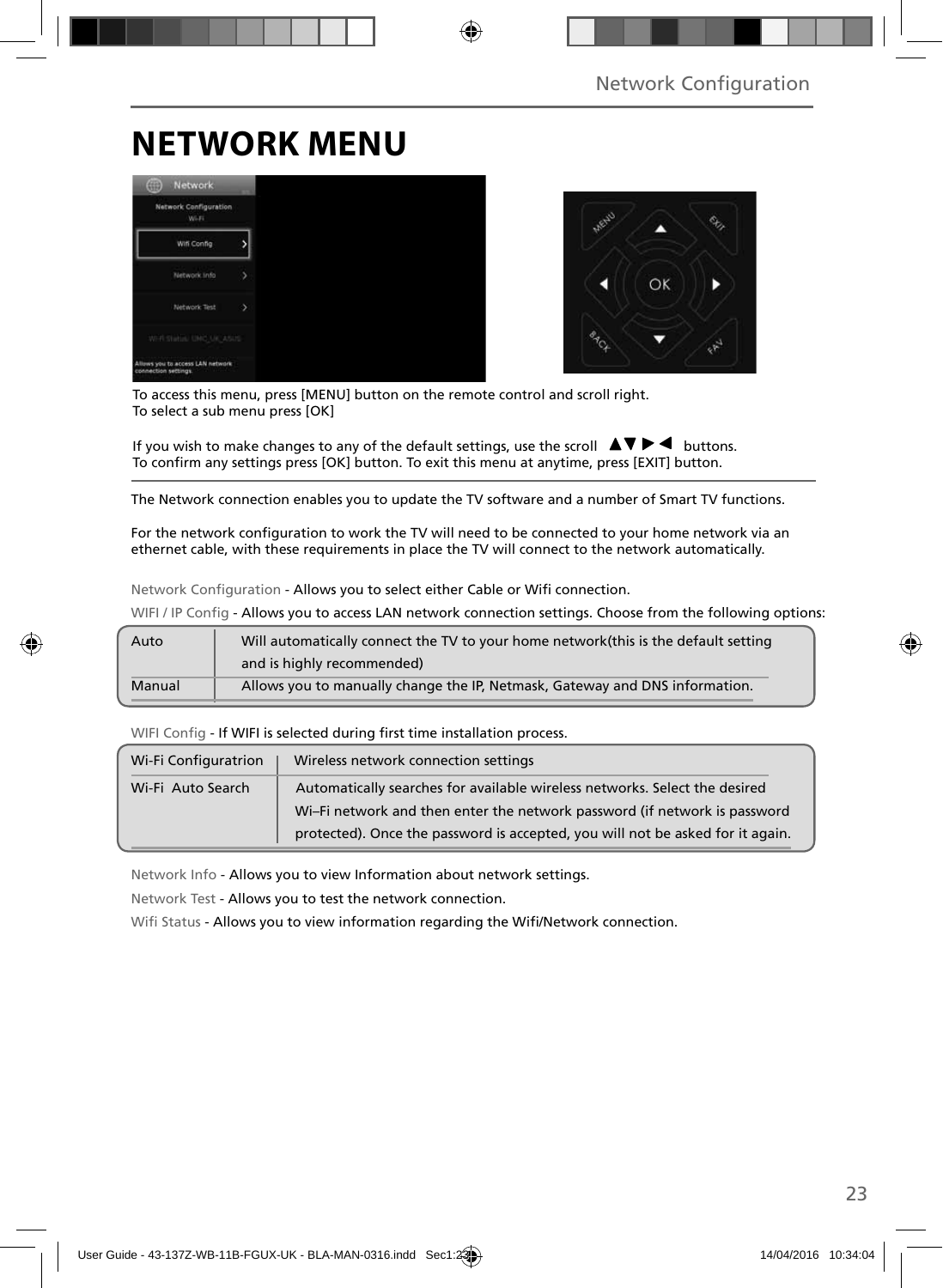# **SETTINGS MENU**





Language - Allows you to change the language of the menu.

Audio Language - Select your preferred primary audio language.

Audio Language 2 - Select your preferred secondary audio language.

Subtitle Language - Select your preferred primary subtitle language.

Subtitle Language 2 - Select your preferred secondary subtitle language.

Hearing Impaired - This allows the user to turn on the Hearing Impaired function, this produces subtitles on the screen which provide a description of what is happening during the selected program.

Blue Screen - Changes the background when there is no input between clear and a blue background (only available on some sources).

First Time Installation - Allows you to access the First Time Installation menu and retune the TV set. Software Update (USB) - Allows you to update your TV with the newest software using a USB memory stick. Software and instructions are available on our website.

Software Update (NET) - Allows you to update your TV with the newest software via your internet connection. This will require the TV to be connected to the internet and have a blank USB memory stick inserted in to the USB input of the TV. The software will be downloaded on to the blank USB memory stick and then complete the update process.

Reset TV - This resets the menus to factory settings and clears all the TV channels from the television. HDMI CEC (Consumer Electronic Control) - Allows HDMI devices to control each other and allows the user to operate multiple devices with one remote control (only available with compatible devices).

LED Status - LED Status - Allows the user to switch the LED power indicator light ON or OFF when the TV is being operated.(When this option is set to OFF the LED power indicator light will flash when the remote control is used and will flash red during the normal start up process).

Version Info - Allows you to view the version/information of the software installed on the TV set.

Fast Startup - Allows you turn 'Fast Startup' ON or OFF. When 'Fast Startup' is switched on, the TV goes into a "sleep" mode and will continue from the last operation when next switched on. If 'Fast Startup' is set to OFF, the TV will need to fully reboot and the LED will flash during this process. Once the TV is fully operational the LED light will stop flashing.

**Note**: For further support with software updates, contact our technical support team or refer to the 'product support' section of the website. If the TV is using the newest software available it will not attempt to update the software.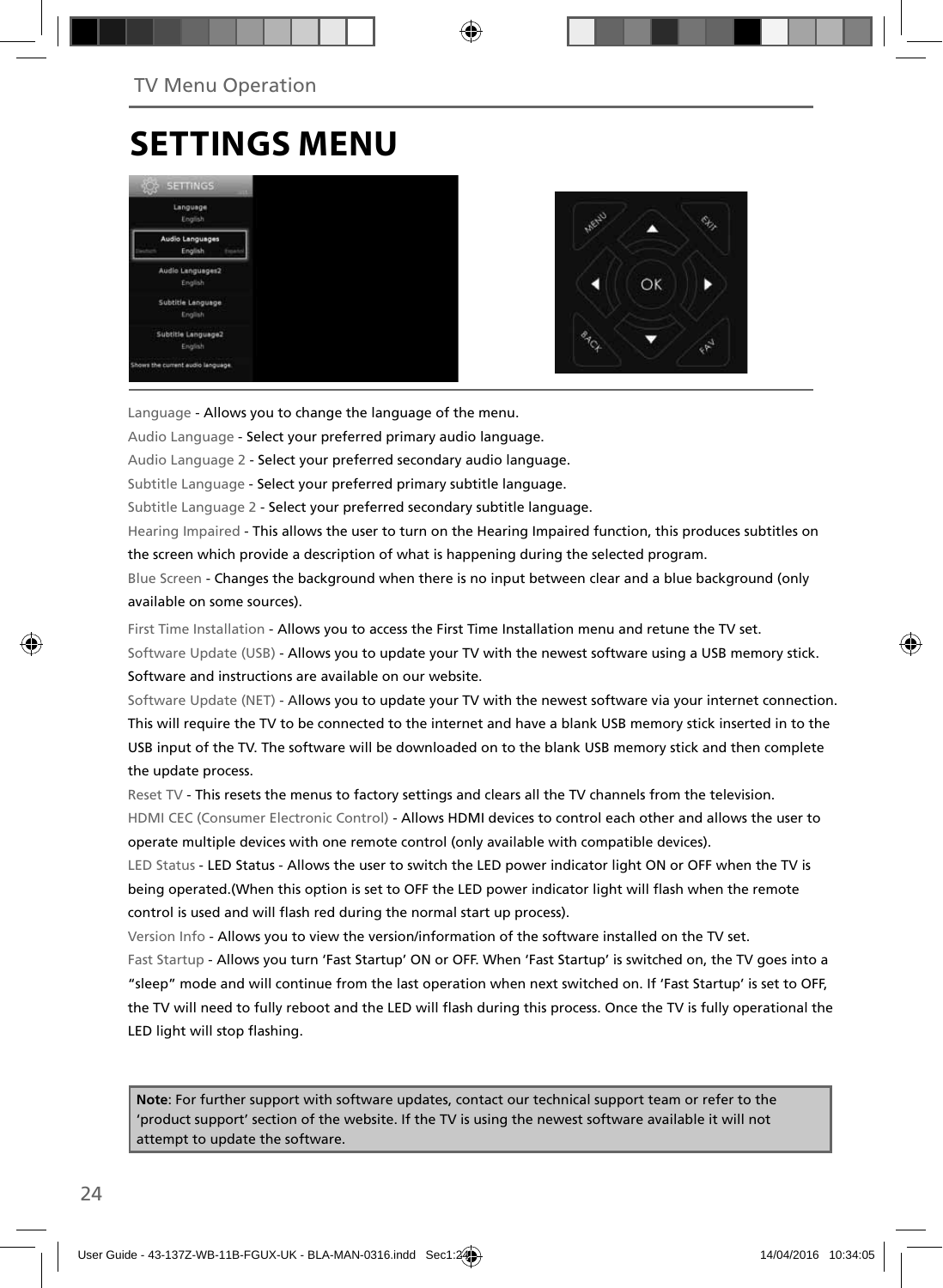# **APPLICATIONS MENU**





To access this menu, press [MENU] button on the remote control and scroll left/right. To select a sub menu press [OK]

If you wish to make changes to any of the default settings, use the scroll  $\Box \blacktriangledown \blacktriangleright \blacktriangleleft$  buttons. To confirm any settings press [OK] button. To exit this menu at anytime, press the 'MENU', 'EXIT' or 'BACK' button on the remote control.

The Application Menu allows you to access the TV set's "SMART" features. In this menu you can enter various functions including Youtube, Facebook, etc. At the bottom of the screen there are some key apps for easy and quick access.

### Blaupunkt Smart Portal



Blaupunkt Smart Portal is a portal to a variety of apps and multimedia which the TV acesses via the internet. To enter the Blaupunkt Smart Portal you will be prompted to enter a language and accept the terms and conditons. once the relevant information has been entered you will be able to use a range of features such as MUZU.TV, Viewster and Dailymotion. Content is updated and managed from a central source, so look out for new features and updates.



**Note**: If you wish to reset the settings for Blaupunkt Smart Portal back to the default settings, you will need to access the Blaupunkt Smart Portal and enter the settings menu. In the settings menu press the YELLOW button on the remote control, you will then be asked 'Yes' or 'No' to confirm your decision, highlight 'Yes' and press 'OK' on the remote control to complete the reset process.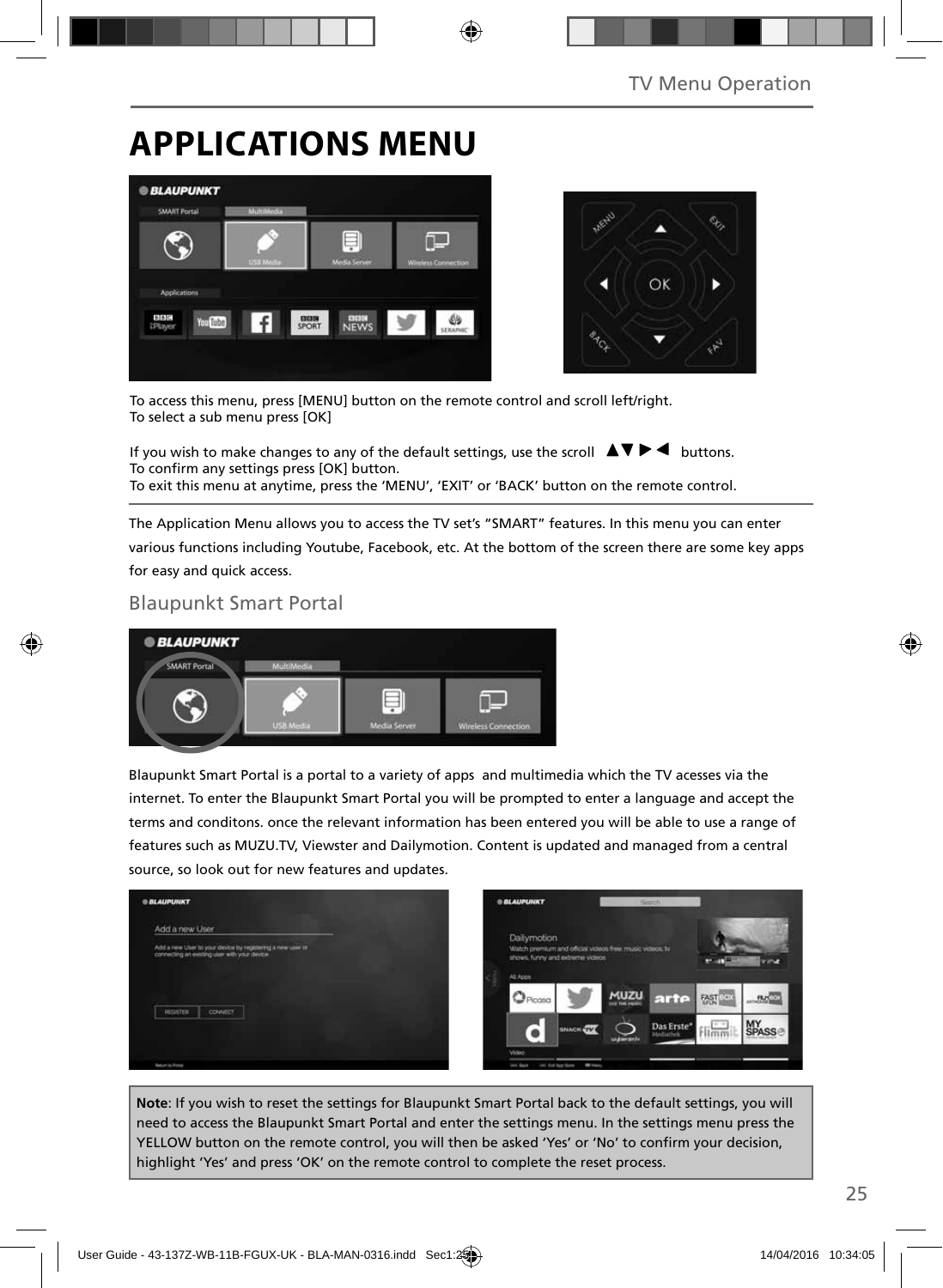# **APPLICATIONS MENU**

USB mode and media server



The USB media and the media server offer the playback of various different types of content that is either saved on your USB memory stick or external media server. (USB mode allows you to view/playback files from an external USB device and Media Server connects to your home network and can view/playback files from your laptop, PC, tablets and smart phones).

When accessing the USB media or media server features the below menu screen will appear. The content will be divided into Photo, Music, Movie and All.



1) You can navigate through the menus using the scroll  $\triangle \blacktriangledown \blacktriangleright \blacktriangleleft$  buttons on the remote control, to confirm the item you wish to play/view press the [OK] button.



3) You can now access the item. Press OK to view. 4) Whilst viewing your media, you can control



2) USB mode - Select the USB drive (If your drive only has 1 partition you will only see 1 item) Media server - Select the external device that you would like to access.



the item by using the remote control buttons (below) or by pressing (Info) to access the on-screen playback menu, you can now make your selection by using the  $\blacktriangle \blacktriangledown \blacktriangleright \blacktriangleleft$  and (OK) buttons on the remote control.



Tip: If you experience a playback issue, please ensure the files being used are the correct format (example - the picture plays but no sound) See technical specification page for compatible file types

Note: USB extension cables are not recommended as they can cause a reduction in picture/audio quality and stoppages during play back of USB content.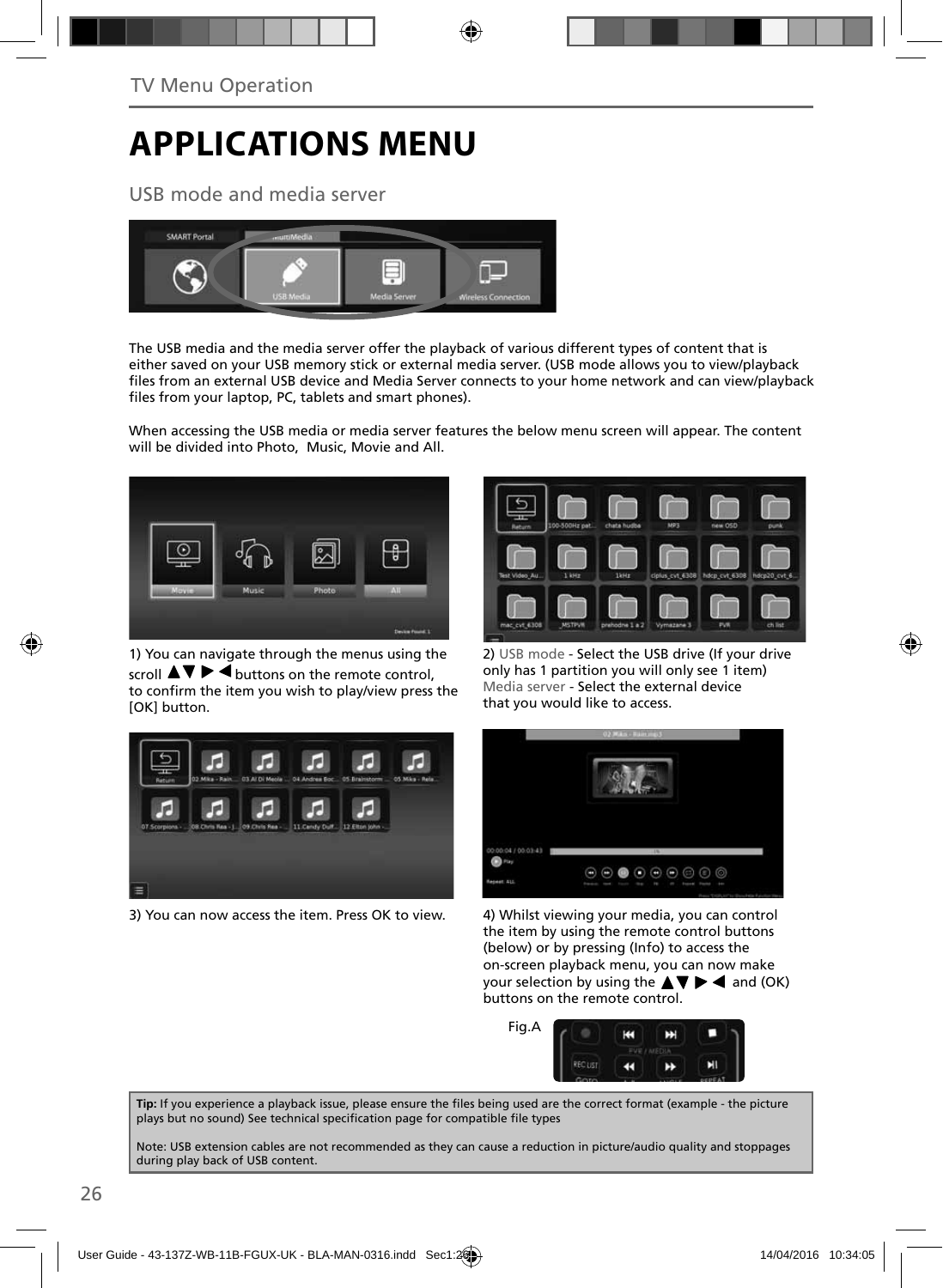# **APPLICATIONS MENU**

## Wireless Connection



The Wireless Connection feature allows you to connect to a compatible external device such as a laptop, tablet and/or smart phone. Once connected, your device will mirror all its content on to the TV, this allows you to view photos, emails and This allows almost unlimited applications including many video on demand and subscription based services, for example Blinkbox, Netflix and Amazon, to be played on your smartphone or tablet and at the same time wirelessly 'streamed' and viewed on the TV.

Many Android and Windows devices include 'Screen Mirroring' as standard. Apple devices do not currently allow it, however, it is possible to 'mirror' from your Apple smart phone or IPad etc. when used with an Apple TV box (available separately).

Some newer / higher spec smartphones, tablets, laptops & computers may include Intel's technology, called WiDi (Wireless Display), WiDi allows you to wirelessly 'mirror' content from your WiDi equipped device directly on to the TV's screen.

**Note**: If your smartphone or tablet does not include 'Mirroring', it may be possible to connect a suitable cable from your device directly to one of the HDMI inputs on the rear of the TV (for example, if your device supports video output and has a Micro USB socket, you can purchase a Micro USB to HDMI cable from your retailer).

## Applications



Contains the most commonly used apps for quick and easy access.

Youtube - Video sharing website allows you to discover, watch and share originally-created videos. BBC iPlayer - Catch up on your favourite BBC TV programmes and view exclusive content.

BBC News - Access the BBC News app for up-to-the-minute and breaking news reports.

BBC Sport - The BBC Sport app offers the latest sports news, live action, scores and highlights.

Web browser - Use the Seraphic app to access websites via the internet.

Twitter - Online social networking service that enables users to send and read short 140-character messages called "tweets".

Facebook - The popular social networking website that allows registered users to create profiles, upload photos and videos.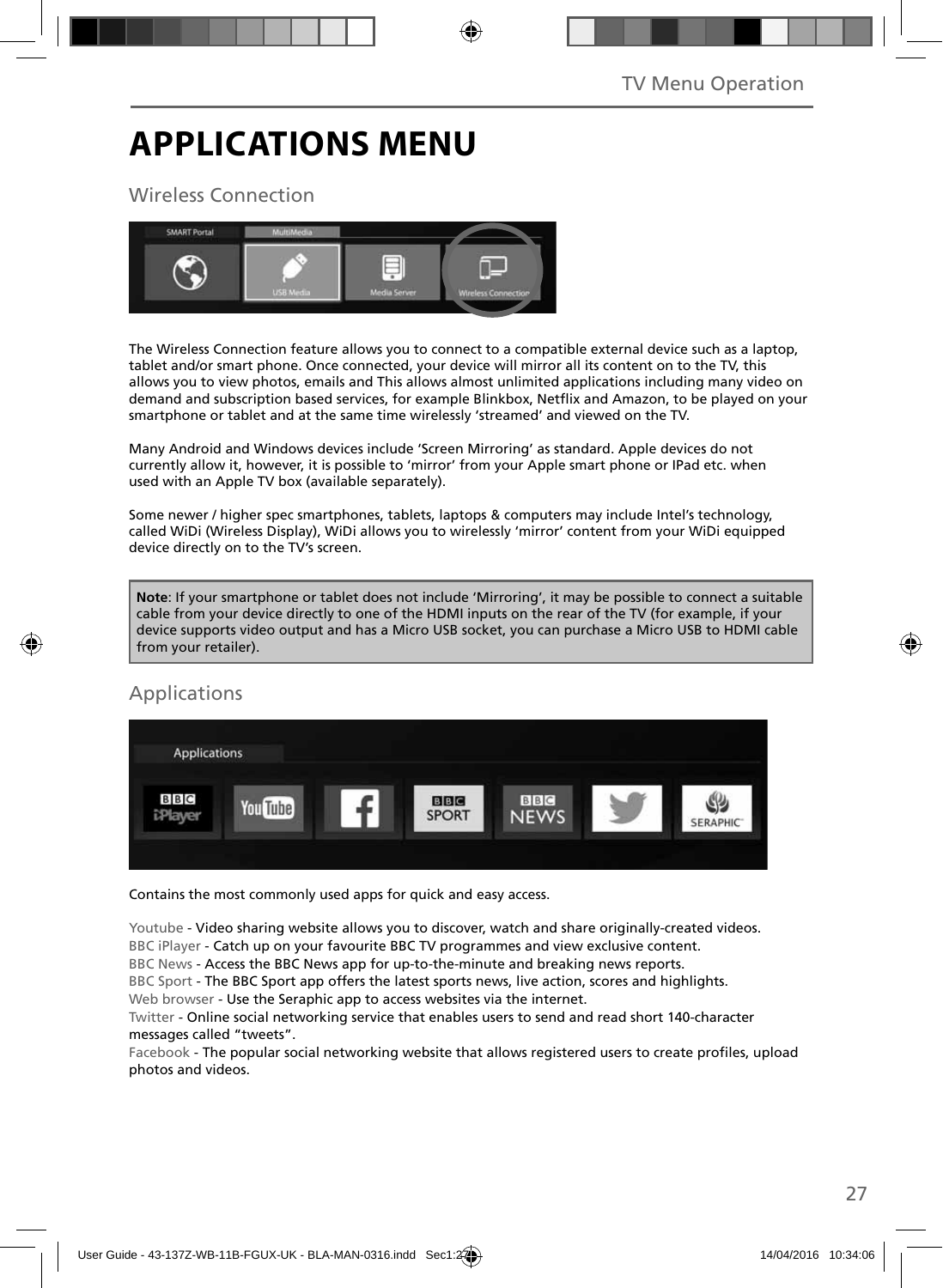# **7 DAY TV GUIDE**

TV Guide is available in Freeview TV mode. It provides information about forthcoming programmes (where supported by the Freeview channel). You can view the start and end time of all programmes and on all channels for the next 7 days and set reminders.

1) Press [TV GUIDE]. The following 7 Day TV Guide will appear..

|                 | 7 Day TV GUIDE<br>08 Mar 2016<br>10:45 |                                    |                                        |                        |  |                            |                 |       |           |
|-----------------|----------------------------------------|------------------------------------|----------------------------------------|------------------------|--|----------------------------|-----------------|-------|-----------|
|                 | 1 BBC ONE Oxford                       |                                    |                                        |                        |  |                            |                 |       |           |
|                 | 08 Mar 2016<br>$10:00 - 11:00$         |                                    |                                        |                        |  |                            |                 |       | Lifestyle |
| $10:00 - 11:00$ | Simulcast: BBC ONE HD                  |                                    |                                        |                        |  |                            |                 |       |           |
| CHANNEL         |                                        | 10:00                              |                                        | 10:30                  |  | 11:00                      |                 | 11:30 |           |
| 1               | <b>BBC ONE Oxford</b>                  |                                    |                                        | Homes Under the Hammer |  | Claimed<br>Countryside 999 |                 |       |           |
| $\overline{2}$  | <b>BBC TWO</b>                         |                                    | Victoria Derbyshire<br><b>BBC News</b> |                        |  |                            |                 |       |           |
| 3               | ITV                                    |                                    | <b>This Morning</b>                    |                        |  |                            |                 |       |           |
| 4               | Channel 4                              |                                    |                                        | Car S.O.S              |  | Undercover Boss Canada     |                 |       |           |
| 5               | Channel 5                              |                                    | The Wright Stuff                       |                        |  |                            | Cowboy Builders |       |           |
| 6               | IV2                                    | Dinner Date                        |                                        |                        |  | <b>Royal Pains</b>         |                 |       |           |
| 7               | <b>BBC THREE</b>                       | <b>BBC Three Has Moved Online</b>  |                                        |                        |  |                            |                 |       |           |
| 8               | That's Oxford                          | Oxford Catch up<br>Oxford Catch up |                                        |                        |  |                            |                 |       |           |
|                 | Record                                 | Remind                             |                                        | Prev Day               |  | Next Day                   |                 |       |           |
|                 | ⊙ Move                                 | INFO Info                          |                                        | Freeview               |  | $EXIT$ EXIT                |                 | ⊚ок   |           |

2) Navigate through the menu using  $\blacktriangle \blacktriangledown \blacktriangleright \blacktriangleleft$ .

You can now:

View a previous day by pressing GREEN View the next day by pressing YELLOW Set a reminder by pressing BLUE

3) Press [EXIT] to exit the 7 day TV Guide

## Channel List

To view the channel list, please ensure that the TV is set to either the analogue or digital source and no menus or TV notifications are displayed.

|                    | Digital TV                                                    |              |
|--------------------|---------------------------------------------------------------|--------------|
|                    | 1 BBC ONE Oxford                                              | -pry         |
| 2 BBC TWO          |                                                               | <b>STA</b>   |
| 3 <sub>ITV</sub>   |                                                               | 2741         |
| 4 Channel 4        |                                                               | <b>ATV</b>   |
| 5 Channel 5        |                                                               | <b>RPV</b>   |
| <b>61TV2</b>       |                                                               | <b>DEA</b>   |
| <b>7 BBC THREE</b> |                                                               | <b>STATE</b> |
| 8 That's Oxford    |                                                               | <b>RTV</b>   |
| 9 BBC FOUR         |                                                               | $(T-T)$      |
| 10 ITV3            |                                                               | err.         |
|                    | Move @ Page Up/Down<br>191123<br><b>@Select ++Select Sort</b> |              |

1) Press [OK] on the remote control and the channel list menu will appear.

2) Scroll through the channel list by using  $\blacktriangle \blacktriangledown$  buttons then press [OK] to view the channel that is currently highlighted.

3) Scroll through different types of channels such as Freeview/ALL/ Digital TV/Radio/data and HD channels by using  $\blacklozenge \blacktriangleright$  buttons.

4) Press [EXIT] to exit the channel list.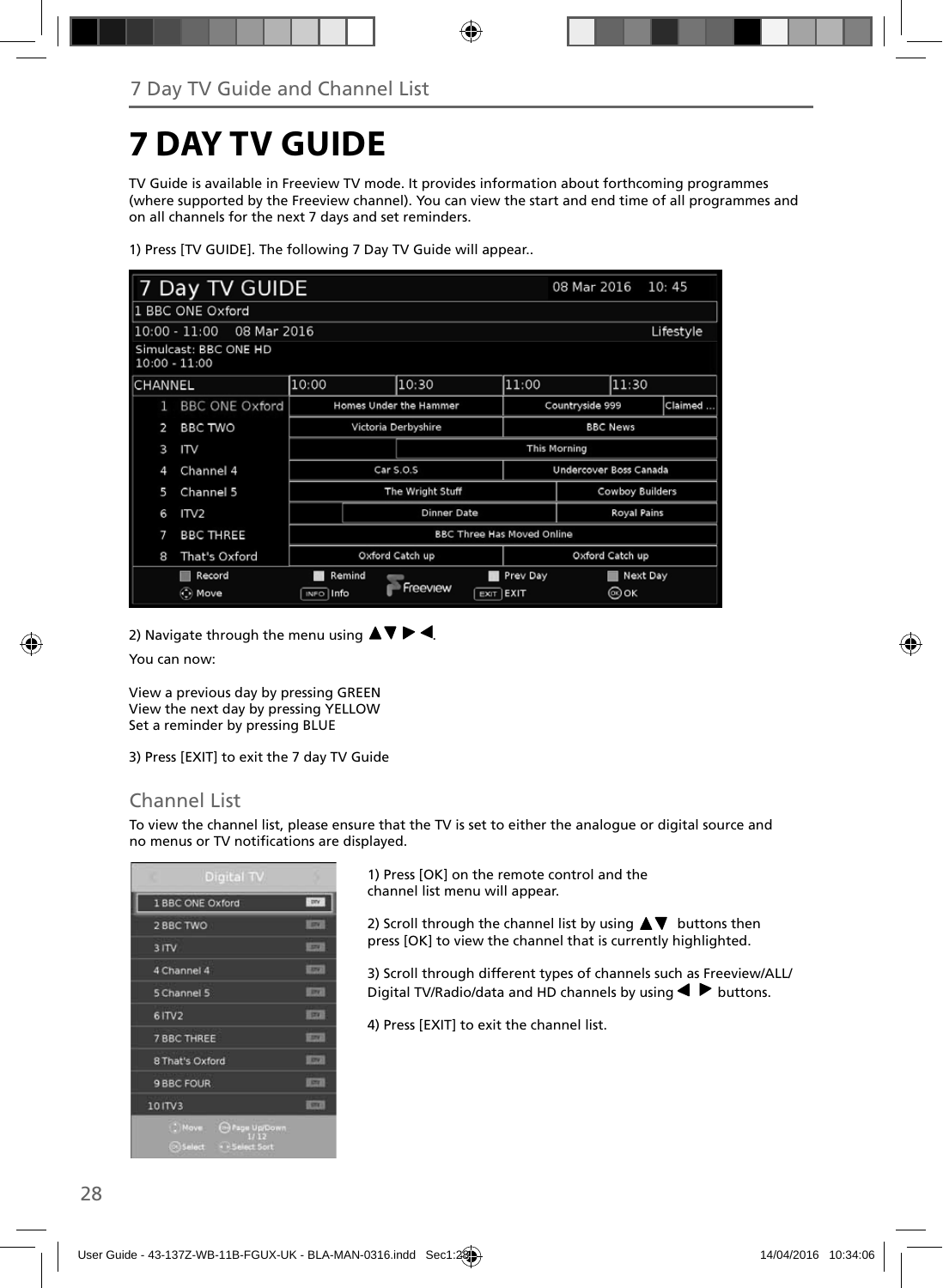# **USING YOUR TV WITH A SKY DIGITAL SET TOP BOX**

### **Option 1) Connecting your TV to your Sky box (when both the TV and Sky Box are located in the same room)**

Depending on your Sky Box & TV model, connect either by SCART or HDMI cables (available separately) .

If connecting by SCART, select the 'Input source' on the TV as SCART. If your TV does not have SCART, please refer to 'Connections' pages in this user guide for alternative ways to connect.

If connecting by HDMI, select the 'Input source' on the TV as HDMI (if the TV has more than 1 HDMI port, ensure you select the input source to match the HDMI numbered port on the rear of the TV).

If you wish to use your Sky remote to operate the TV's functions, you will need a Sky remote control (Revision 9 or later) and you will need to program a 4 digit code into it. See bottom of this page.

### **Option 2) Connecting your TV to your Sky box (when your Sky box is located in a different room to the TV)**

Please note, if you are adding a 'Magic Eye/TV Link' to your system so that you can use your Sky remote control to change the Sky channel in the room where the 2nd TV is located, please refer to the instructions included with the TV link/magic eye in order to ensure the RF or RF2 output on your Sky box is powered on. (The red LED light on the TV link/magic eye will light up if the RF / RF2 output is correctly set



up) If you do not have the instructions that came with the TV link/magic eye, instructions on how to do it can be found on our web site.

1) To tune the TV to the Sky box, on the 2nd TV, select the 'Analogue' input source.

2) Select the channel that you wish to store the Sky box/channel on. (If you do not use channels 1-5 because you no longer have analogue terrestrial channels after digital switchover, you may choose to select channel 1 to store the Sky box/channel, if you still have and use analogue channels 1-5, you may for example decide that channel 6 is the best option for you)

3) Press the corresponding number on the remote control to select the desired analogue channel chosen as per point 2 above.

4) On the TV remote control, press Menu. Now navigate through the menus to select Manual Tuning or Analogue Manual tuning (refer to the Tuning/Channel menu section of this user guide if necessary)

5) Manually tune in the channel (usually, the Sky box is at a frequency between 800Mhz and 850Mhz) once the Sky box/channel is found, press 'OK' to store it.

If you wish to use your Sky remote to operate the TV's functions, you will need a Sky remote control (Revision 9 or later) and you will need to programme a 4 digit code into it. See below.

### **Using a Sky remote or a universal remote to operate your TV**

**Sky remote control** - If you wish to use your Sky remote to operate the basic functions of your TV, you need to program a 4 digit code into it. Please note - you will need a Sky Revision 9 remote control (or later). **The code required for this television is 2134.** If you wish to upgrade/replace your existing Sky remote control to the latest version, you can do so on our website.

**Universal remote control** - If you wish to use a Universal remote control to operate your TV, please refer to the website for a full list of codes. (Please note we only have codes for One for All branded remote controls, if you have an alternative brand of Universal remote, please refer to the manufacturer for the code.)

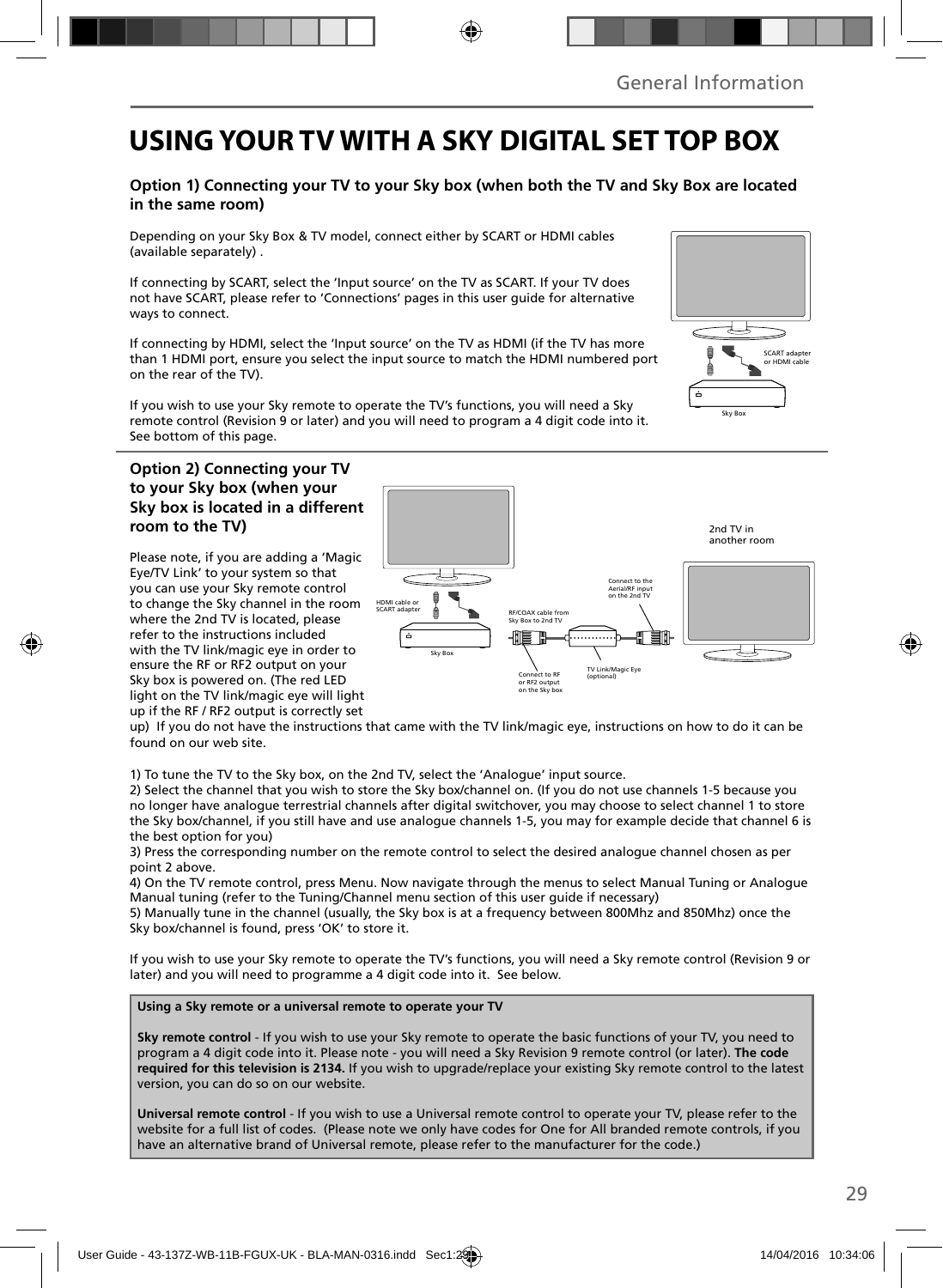# **FREQUENTLY ASKED QUESTIONS**

| General                    | I would like to have louder<br>sound by connecting additional<br>speakers. For TV models with<br>digital optical audio output.       | 1) Use the 3.5mm headphone output and a 3.5mm to phono cable (available<br>separately) to connect to an amplifier/surround sound system. Please note this<br>will deactivate the TV's built in speakers.<br>2) Connect a digital optical audio cable from the TV's digital optical audio output<br>to your amplifier/surround systems digital optical audio input.                                                                                                                                                                                                                                                                  |  |
|----------------------------|--------------------------------------------------------------------------------------------------------------------------------------|-------------------------------------------------------------------------------------------------------------------------------------------------------------------------------------------------------------------------------------------------------------------------------------------------------------------------------------------------------------------------------------------------------------------------------------------------------------------------------------------------------------------------------------------------------------------------------------------------------------------------------------|--|
| General                    | Why are some options in the menu<br>unavailable and greyed out.                                                                      | Some options are only available in certain sources, i.e. HDMI. They are<br>unavailable in the other sources where they have no affect.                                                                                                                                                                                                                                                                                                                                                                                                                                                                                              |  |
| General                    | Can I stop my TV automatically<br>turning off after 4hrs?                                                                            | Yes, in the 'Time' menu settings, scroll down to Auto standby and select OFF.                                                                                                                                                                                                                                                                                                                                                                                                                                                                                                                                                       |  |
| General                    | Why does the led flash when I turn<br>on my TV?                                                                                      | The LED will flash during the TV's boot up process. Once the TV is fully operational the LED<br>light will stop flashing, indicating that the TV is fully functional and ready to use.                                                                                                                                                                                                                                                                                                                                                                                                                                              |  |
| TV                         | I have tuned in Digital TV but I<br>am not receiving any or all of the<br>channels and/or the channels I<br>receive are breaking up. | 1) Check you are in an area that can receive Freeview/Saorview, visit www.freeview.co.uk or<br>www.saorview.ie<br>2) Check you are using an aerial that is able to receive a good digital signal. In most cases,<br>you will need an outdoor digital hi-gain/wideband aerial. In areas that have excellent<br>digital coverage, you may be able to use a loft type aerial but it is highly likely that you will<br>also need to connect a booster between the back of the TV and the TV aerial wall socket.<br>Unfortunately, to receive a good enough digital signal, it is not possible to use a portable/<br>indoor type aerial. |  |
| TV                         | I have re-tuned my television but<br>when I switch it off it is not storing<br>the channels.                                         | If the TV does not save the channels when you power it off, it's likely the channel database<br>has become corrupt.<br>1) Turn off the TV.<br>2) Remove the RF/Aerial cable from the rear of the TV and then turn the TV back on again.<br>3) Using the remote control, press Menu followed by 8-8-8-8 to enter the initial setup/first<br>time installation menu.<br>4) Press OK (let the TV run the full tuning process).<br>5) Once completed, turn off the TV, reconnect the RF/Aerial cable then turn the TV back on<br>again.<br>6) Repeat steps 3 & 4.                                                                       |  |
| <b>VCR/DVD</b><br>Recorder | I have connected the TV to my VCR<br>or DVD Recorder via SCART but it is<br>not recordina.                                           | In addition to connecting via SCART, you should connect the aerial cable from the wall<br>socket to your VCR/DVD Recorder and another aerial cable from the VCR/DVD Recorder to<br>the TV.                                                                                                                                                                                                                                                                                                                                                                                                                                          |  |
| <b>Game Consoles</b>       | I have connected my Playstation/<br>Xbox to the TV via HDMI, but I am<br>not receiving any pictures or sound<br>on my TV             | 1) Ensure the TVs' source is set to HDMI.<br>2) Check your settings on your Playstation/Xbox are as per the Playstation/Xbox<br>instruction manual.                                                                                                                                                                                                                                                                                                                                                                                                                                                                                 |  |
| <b>Game Consoles</b>       | I have connected my Playstation/<br>Xbox to the TV via Component<br>cables (red, green & blue) but I am<br>not receiving any sound.  | Component cables only provide HD pictures. For the sound you will need to connect the<br>red & white audio cables on the Playstation/Xbox to the red & white phono inputs (or mini<br>AV input where fitted) on the rear of the TV. Please refer to the 'Connections' pages.                                                                                                                                                                                                                                                                                                                                                        |  |
| System Lock                | I have changed the password<br>on the television and now<br>forgotten it.                                                            | There is a master password of 4711, to gain access to the TV menu and reset the<br>normal password.                                                                                                                                                                                                                                                                                                                                                                                                                                                                                                                                 |  |
| USB Mode                   | I have inserted a USB Memory Key,<br>but the TV does not recognise it.                                                               | Ensure the USB Memory Key is formatted to type FAT32.                                                                                                                                                                                                                                                                                                                                                                                                                                                                                                                                                                               |  |
| USB Mode                   | Using a USB portable hard drive /<br>larger than 32GB.                                                                               | If you wish to use a portable hard drive larger than 32GB, please note that it must be<br>formatted to the FAT32 file system in order to operate on this TV. Windows XP/Vista<br>computers are only capable of formatting up to 32GB, therefore, you will need a software<br>programme/utility to format larger hard drives.<br>Please refer to the website, www.umc-uk.co.uk, for more information.                                                                                                                                                                                                                                |  |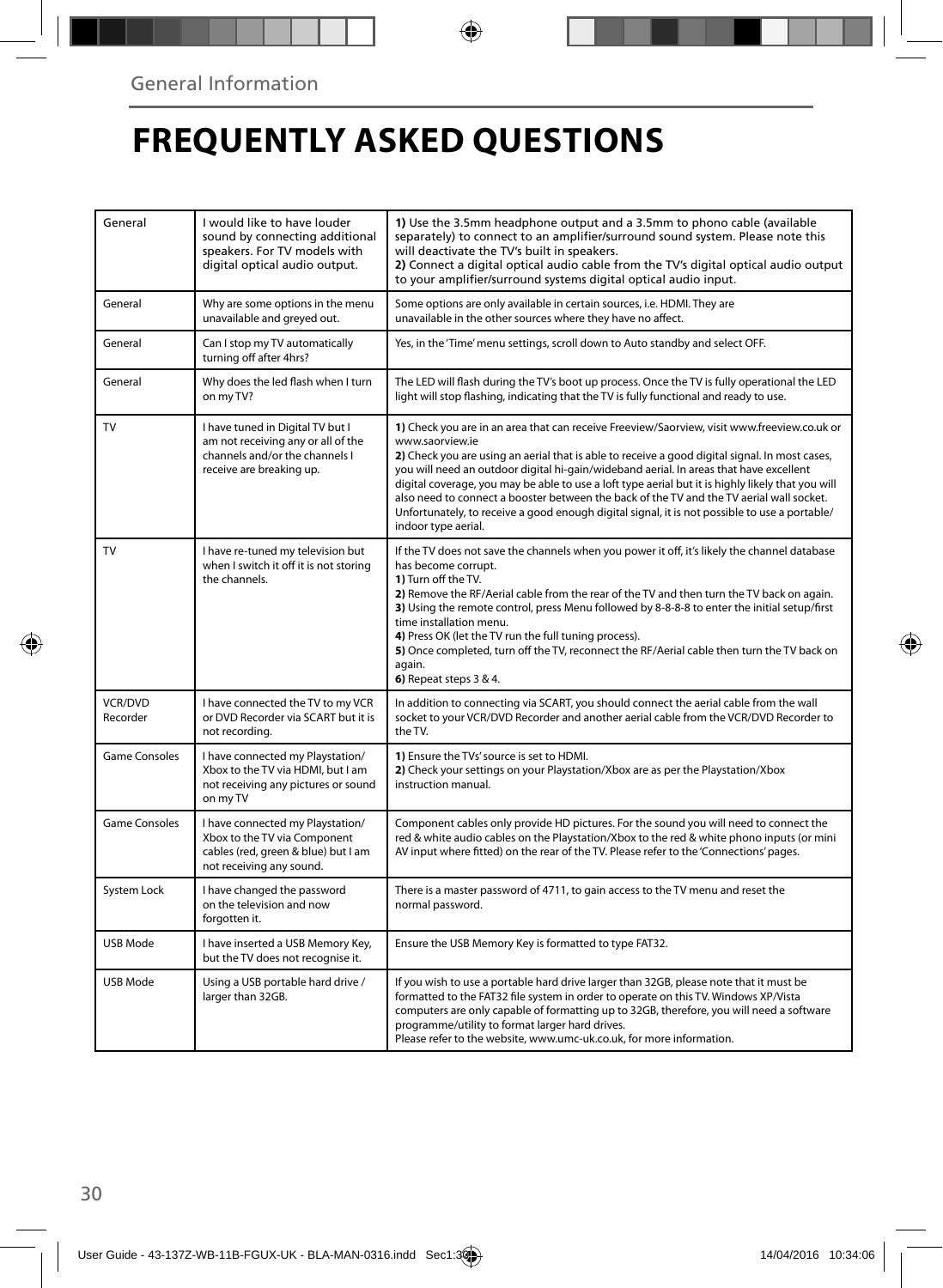# **FREQUENTLY ASKED QUESTIONS**

| Freeview HD | I cannot access all Freeview<br>channels.                                  | Some data channels for Freeview can only be obtained when the TV's ethernet port is<br>connected to your router.                                                                                                                                                                                                                                                                                                                                                                                                                                                                                                                                                                                                                                                                                |  |
|-------------|----------------------------------------------------------------------------|-------------------------------------------------------------------------------------------------------------------------------------------------------------------------------------------------------------------------------------------------------------------------------------------------------------------------------------------------------------------------------------------------------------------------------------------------------------------------------------------------------------------------------------------------------------------------------------------------------------------------------------------------------------------------------------------------------------------------------------------------------------------------------------------------|--|
| Freeview HD | I cannot find the Freeview HD<br>channels.                                 | Freeview HD channels found during tuning will be placed in channel positions above 100.<br>For example, 101 (BBC1 HD), 102 (BBC2 HD) etc.                                                                                                                                                                                                                                                                                                                                                                                                                                                                                                                                                                                                                                                       |  |
| Smart       | I cannot access Smart apps on my<br>Smart TV.                              | Check your TV is connected to the internet and there is suitable signal strength.<br>You can carry out a Network Test as follows:<br>1) Press Menu on the remote control.<br>2) Select 'Network' Menu then 'Network Test'.<br>3) This will show the status of the internet connection.<br>If you have no internet connection you must re-connect your TV as follows:<br>1) Press Menu on the remote control.<br>2) Select 'Network' Menu then 'Wi-fi config'.<br>3) Then 'Wifi Auto Search'.<br>4) The TV will then automatically search for Networks.<br>5) Select the desired network then enter the Network password.<br>6) The TV will then connect.<br>Note: An icon will appear in the top right hand side of the Application page to show you if<br>the TV is connected to the internet. |  |
| Smart       | I cannot access content through the<br>Media Server settings               | Check your TV is connected to your local network and there is suitable signal strength.<br>Check the server devices you are trying to connect with are also on the Network and are set<br>to share content.                                                                                                                                                                                                                                                                                                                                                                                                                                                                                                                                                                                     |  |
| Smart       | I cannot access content through the<br><b>Wireless Connection settings</b> | Ensure the device you are trying to mirror onto the TV is correctly paired with the TV.<br>Check the settings on the device, move your device closer to the TV set, check the user<br>guide of the device to ensure it is compatible with this function.                                                                                                                                                                                                                                                                                                                                                                                                                                                                                                                                        |  |
| Smart       | While using Media Server, access is<br>not possible or connection is slow  | If the folder you are attempting to view contains a large amount of files, it may take a little<br>while to load, this is normal, content may be blocked on the host PC. Reconfigure the host<br>PC to allow external access.<br>Note: Host may not be connected to your network.                                                                                                                                                                                                                                                                                                                                                                                                                                                                                                               |  |
| Smart       | I cannot access Facebook or Twitter                                        | Ensure that you have an active account and that your network is not blocking access to<br>these sites.                                                                                                                                                                                                                                                                                                                                                                                                                                                                                                                                                                                                                                                                                          |  |
| Smart       | The YouTube app does not work<br>and/or is erratic                         | Ensure that your network is not blocking access to YouTube and the speed of your internet<br>connection is fast enough for viewing YouTube content.                                                                                                                                                                                                                                                                                                                                                                                                                                                                                                                                                                                                                                             |  |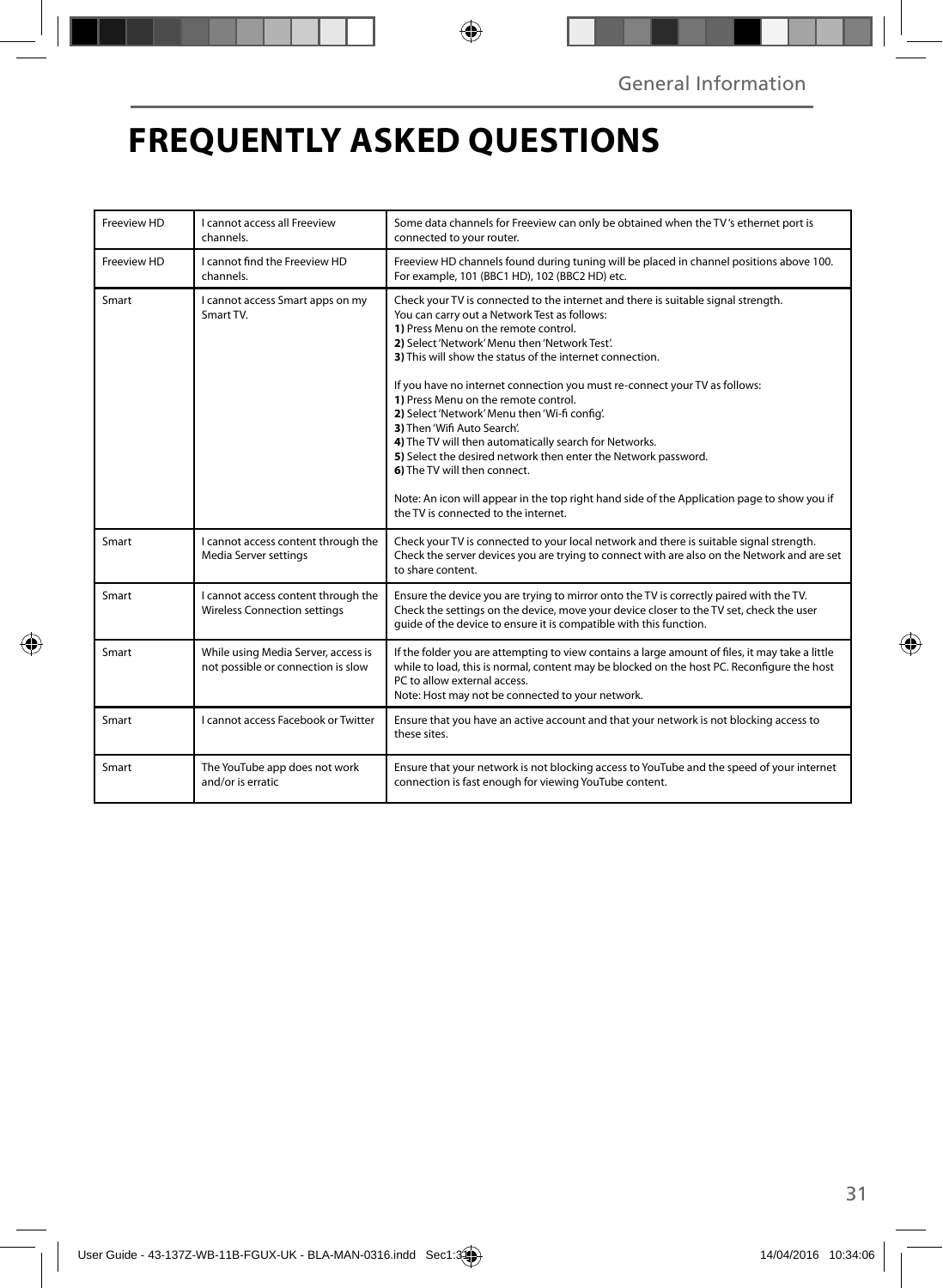# **TECHNICAL SPECIFICATION**

## **Product fiche**

| <b>Trademark</b>                                                                                    | <b>Blaupunkt</b>    |  |  |  |
|-----------------------------------------------------------------------------------------------------|---------------------|--|--|--|
| <b>Model ID</b>                                                                                     | 43/137Z-WB-11B-FGUX |  |  |  |
| Energy effiency class                                                                               | $A+$                |  |  |  |
| Visible screen size (diagonal)                                                                      | 109 cm / 43 inches  |  |  |  |
| On mode power consumption                                                                           | 50.0W               |  |  |  |
| Annual energy consumption *1                                                                        | 73 kWh              |  |  |  |
| Standby power consumption *2                                                                        | $<$ 0.50 W          |  |  |  |
| Off mode power consumption                                                                          | 0W                  |  |  |  |
| Screen resolution                                                                                   | 1920 (H) x 1080(V)  |  |  |  |
| *1: Energy consumption XYZ kWh per year, based on the power consumption of the television operating |                     |  |  |  |

4 hours per day for 365 days. The actual energy consumption will depend on how the television is used. \*2: When the TV is turned off with the remote control/standby button and no function is active.

## **Additional Technical Information**

| <b>RF</b>                       | 75 ohm Antenna / Analog / DVB                                                                                                                                                                                            |  |  |
|---------------------------------|--------------------------------------------------------------------------------------------------------------------------------------------------------------------------------------------------------------------------|--|--|
| Inputs                          | 3 x HDMI, 2 x USB, 1 x SCART,<br>1 x Mini Component/YPbPr IN, 1 x Mini AV IN - Composite<br>Video/CVBS and L/R Audio shared for Composite Video<br>and Component/YPbPr,<br>1 x VGA/PC, 1 x 3.5mm jack for PC audio input |  |  |
| Sound Outputs                   | 1 x Digital Optical Audio output, 1 x 3.5mm Headphone                                                                                                                                                                    |  |  |
| Speaker / Amplifier Watts (RMS) | $2 \times 10 / 2 \times 8$                                                                                                                                                                                               |  |  |
| Voltage and power consumption   | 110-240V 50 / 60Hz<br>50/70/90W<br>(ecomode/standard/max)                                                                                                                                                                |  |  |
| Dimensions including stand (mm) | 966 W x 598 H x 199 D                                                                                                                                                                                                    |  |  |
| Net weight (Kgs)                | 8.8                                                                                                                                                                                                                      |  |  |
| <b>Wall Mounting</b>            | VESA 400 x 200 (mm)                                                                                                                                                                                                      |  |  |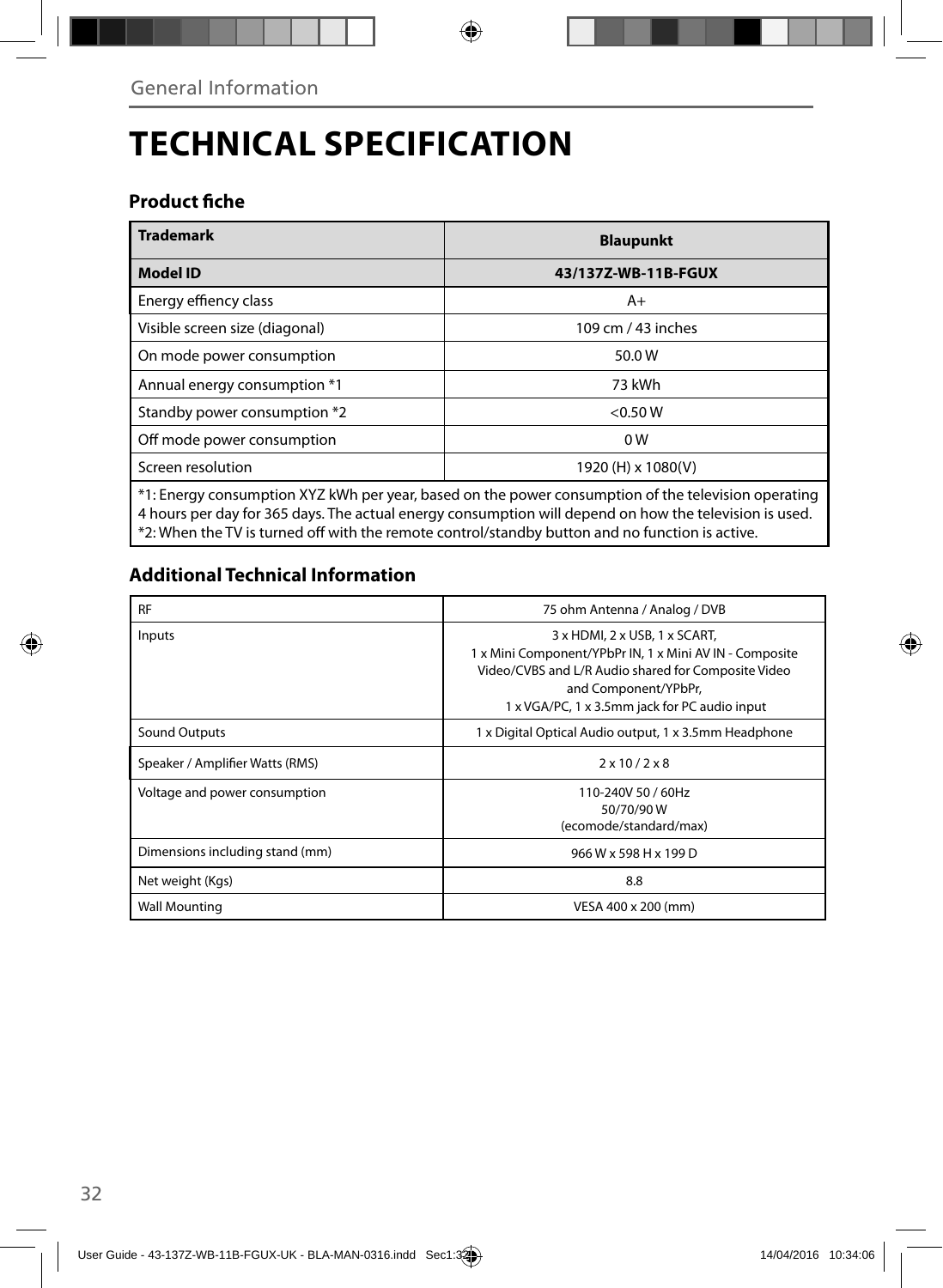# **TECHNICAL SPECIFICATION**

## **Compatible files in USB Mode**

| Media | File Ext.                          | <b>Video Decoder</b>             |                                            |                                                                       |
|-------|------------------------------------|----------------------------------|--------------------------------------------|-----------------------------------------------------------------------|
|       |                                    | Video                            | Audio                                      | Remark                                                                |
|       | .mpg/.mpeg<br>$/$ .dat             | MPEG-1, MPEG-2                   | MP3, WMA,<br>AAC, LPCM,<br>AC <sub>3</sub> | Max Solution:<br>1920×1080<br>Max Data Rate:<br>40 Mbps               |
|       | .ts/.trp/.tp/.<br>m <sub>2ts</sub> | MPEG-2, H.264, VC1, AVS          |                                            |                                                                       |
|       | .vob                               | MPEG-2                           |                                            |                                                                       |
|       | .mp4                               | MPEG-4, Xvid, H.264              |                                            |                                                                       |
|       | .rm/.rmvb                          | Rm codec                         |                                            |                                                                       |
| Movie | .mkv                               | MPEG-1, MPEG-2, MPEG-4,<br>H.264 |                                            |                                                                       |
|       | ivs.                               | MPEG-2, MPEG-4,<br>Xvid, H.264   |                                            |                                                                       |
|       | Motion JPEG                        | <b>JPEG</b>                      |                                            | Max Solution:<br>640×480<br>Max Data Rate:<br>10 Mbps                 |
|       | .asf,wmv                           | VC1                              |                                            | Max Solution:<br>1920×1080<br>Max Data Rate:<br>40 Mbps               |
|       | .flv/.swf                          | H.264, AVC, Sorenson<br>H.263    |                                            |                                                                       |
| Music | .mp3                               |                                  | MPEG1/2 (Layer1,<br>Layer2, Layer3)        | Sample<br>Rate: 16KHz~48KHz<br>BitRate:<br>32K~448Kbps                |
|       | .wma/.asf                          |                                  | <b>WMA</b>                                 | BitRate:<br>128Kbps~320Kbps<br>Sampling rate<br>:8KHz-48KHz           |
|       |                                    |                                  | WMA pro                                    | $<$ 768 $K$ bps<br><b>BitRate:</b><br>$: \sim$ 96KHz<br>Sampling rate |
|       | .ogg                               | $\sim$                           | OGG                                        | Sample Rate:<br>$~\sim$ 48KHz                                         |
|       | .m4a/.aac                          |                                  | AAC HEAAC                                  | 8K~48KHz<br>Sample Rate:<br><b>Bit Rate:</b><br>24K~384Kbps           |
| Photo | .jpg/<br>.jpeg                     | Progressive JPEG                 |                                            | Max Resolution:<br>1024×768                                           |
|       |                                    | <b>Baseline JPEG</b>             |                                            | Max Resolution:<br>$1920\times8\times1088\times8$                     |
|       | .bmp                               | <b>BMP</b>                       |                                            | <b>Max Resolution:</b><br>9600×6400                                   |
|       | .png                               | Non-Interlaced                   |                                            | Max Resolution:<br>9600×6400                                          |
|       |                                    | Interlaced                       |                                            | 1200×800<br><b>Max Resolution:</b>                                    |